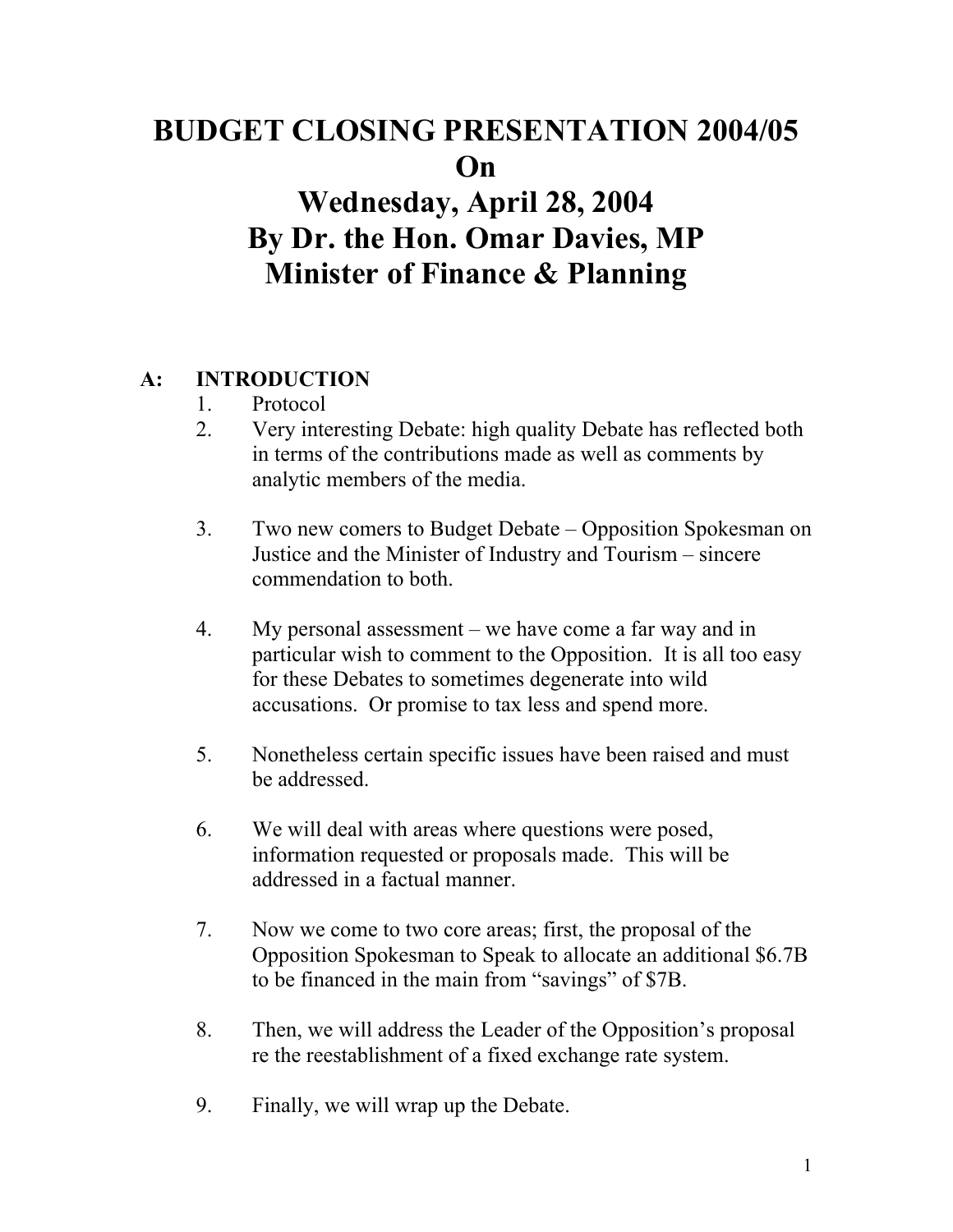# **B: POLICY ISSUES/CLARIFICATIONS/INFORMATION REQUESTED**

1. In this section I will provide responses and clarification for a set of questions/issues raised by Opposition Spokespersons.

#### ALCOA Investment

2. The Opposition Spokesman on Finance posed six questions about the proposed investment. I must confess surprise at some of the questions, as several of the answers are already in the public domain. Nonetheless I will respond.

#### Environmental Impact Assessment

3. The contract for carrying out the impact assessment has been awarded and the study has started.

#### Dust Nuisance and Emission Standards

4. These standards have been established as well as the indicators to be measured.

#### Manpower Planning

5. Significant work as been done in this regard with collaboration with HEART and Jamalco for the establishment of a state of the art training facility at Breadnut Valley. Both the company and HEART will be investing in the facility which will serve as a platform for a modern apprenticeship system in Jamaica, serving not only the B/A sector but manufacturing and other sectors.

#### Details of Skilled Workers required

6. This work has already been done and the details are as follows: **(READ FROM LISTING)** 

#### Implications for Transportation

7. As should be known, Jamalco has a well established rail system which has now been extended to the new mining areas in South Manchester. The plant is served by dedicated port, Rocky Point, which is adequate to meet its needs for importation of raw material and capital goods and the export of alumina.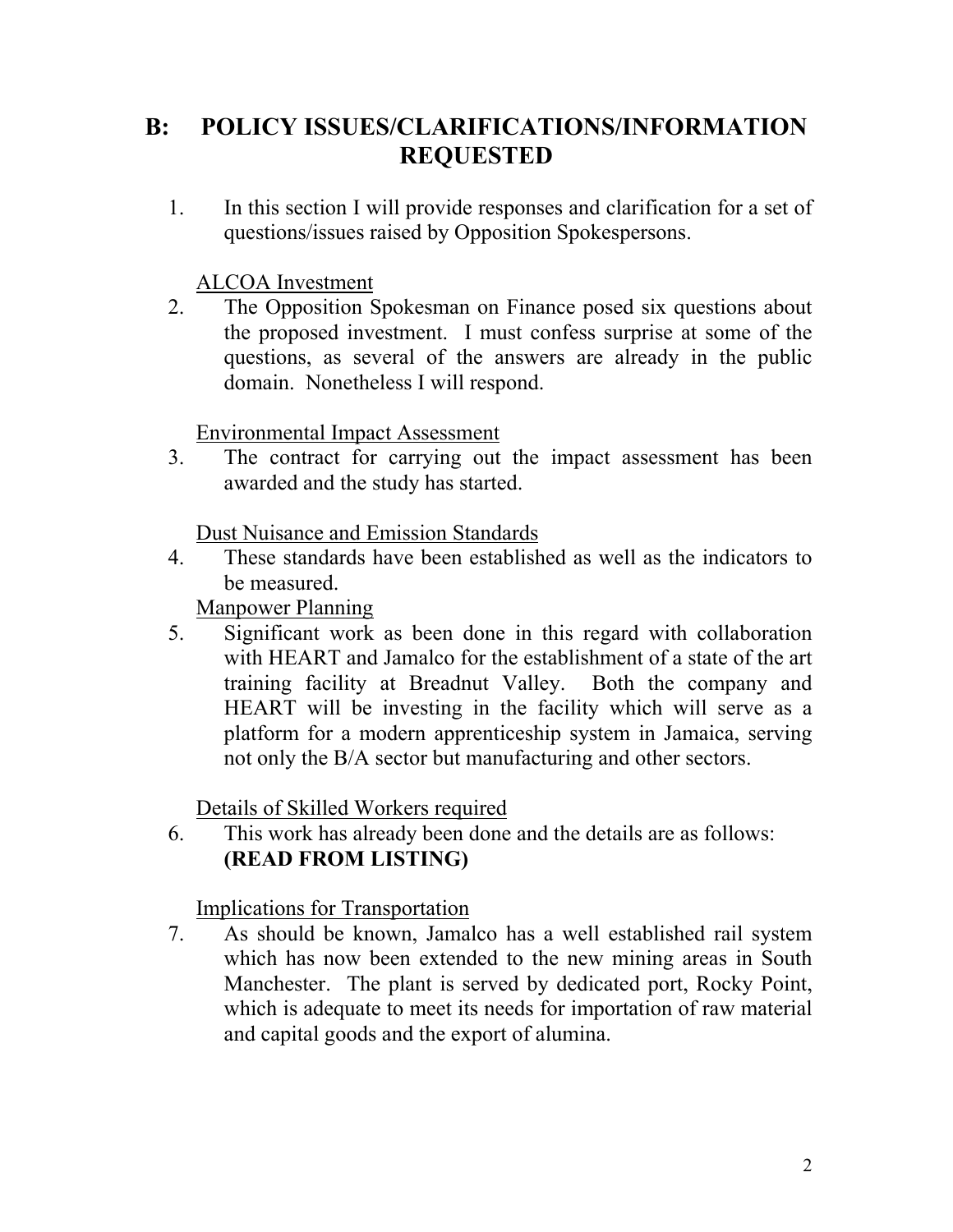8. Details concerning the equity investment swap. (The question is not clear.) As a result of the expansion the agreement is that GOJ's share of Jamalco will be reduced to a minimum of 30%. Accordingly, after due valuation, the Government will contribute to the investment such that its shareholding does not fall below 30%. The valuation will take into account issues such as cost of production and the existing value of the assets.

Bauxite Fund/Rehabilitation

- 9. The issue of the problems caused by displacement of persons prior to and subsequent to mining is of concern to both the Government and the Opposition. In fact, my colleague the Minister of Health and Member of Parliament for Central Manchester has been the leading advocate for closer monitoring of the effects.
- 10. It is for this reason that the Government has established a programme implemented by JBI to address some of the needs of communities affected by bauxite mining. There is need for additional work including the impact of settlement patterns, the need for land for expansion of population centres near to mining areas and perhaps most important, the need for programmes to facilitate economic activity in the post-mining period.
- 11. Work has been done but there is more to be done and Cabinet has commissioned a comprehensive study leading to further interventions. However, in direct response to the Spokesman proposal for a \$500M fund, we must be careful about expanding this process of establishing specially dedicated funds. This is one country and the resources garnered through the Consolidated Fund are to be aimed at addressing national problems. We run the risk of segmenting the Consolidated Fund into specific areas, thus reducing our flexibility to address new problems.
- 12. The second point to be borne in mind is that we need to be very careful in addressing the issue of what needs to be done in these areas such that we do not convey the impression that the companies are "the enemy". They have come here at our invitation. In many instances they have been better corporate citizens than many other companies. They recognize their civic responsibilities and it is for us as a country to seek to identify how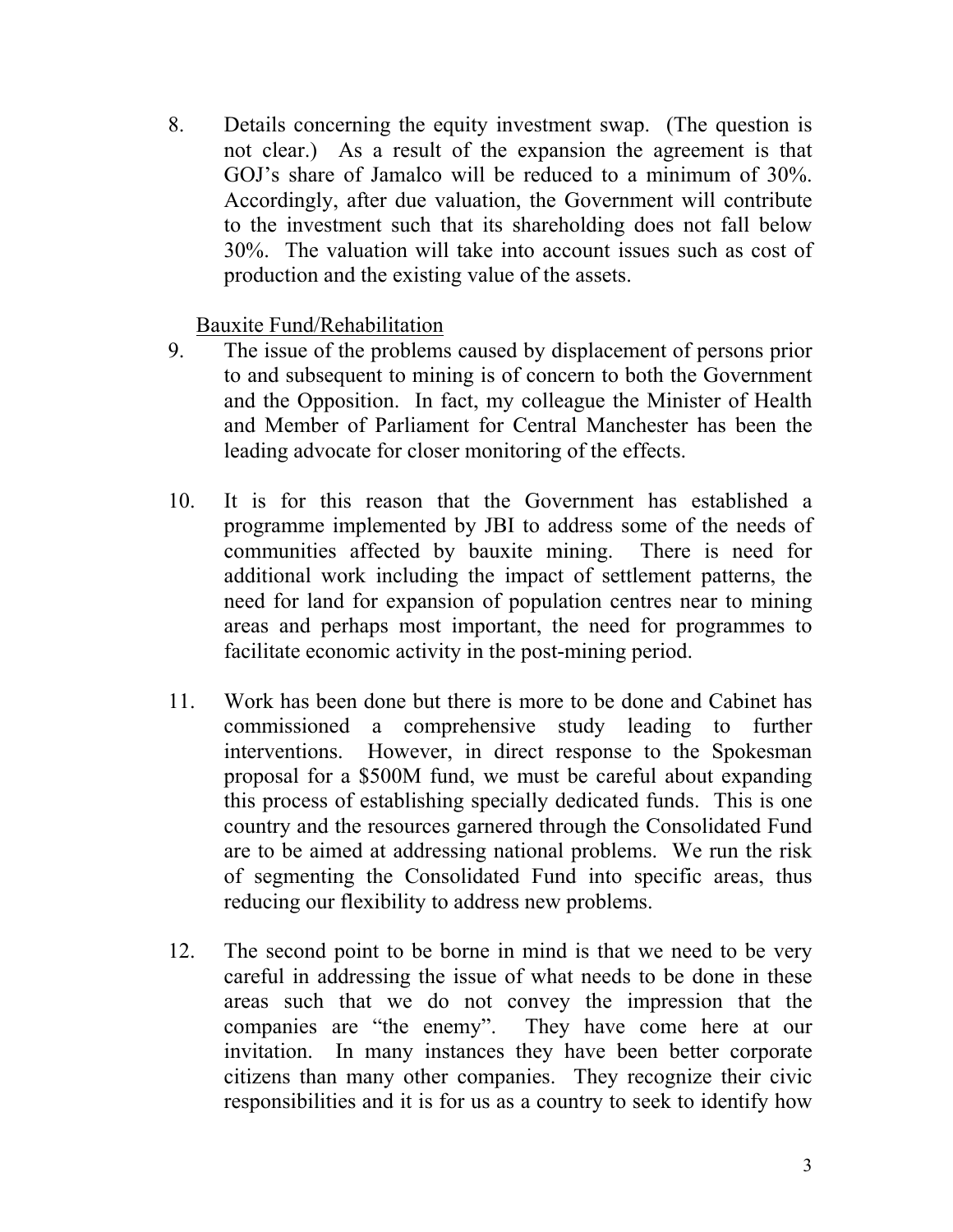we can collaborate with them in addressing needs in the areas affected by mining.

- 13. Let us not pretend that all the problems which we now identify were caused by their activities, as many of these areas had long suffered from a deficiency in facilities, etc.
- 14. It is apparent that there is an opportunity for the JBI/JBM to provide a comprehensive briefing to all members of the House on the state of the Bauxite alumina industry, the challenges we face and the potential benefits for not only the country but the communities in close proximity to the operations.
- 15. I have asked my colleague Minister with responsibility for mining to facilitate this exchange.

Relationship with the IMF

- 16. The Opposition Spokesman has made a big "song and dance" about our proposed agreement with the IMF and argues that "there now appears to be some "back-pedaling" on the need for a monitoring arrangement with the IMF".
- 17. Let me address this issue very clearly. We have nothing to hide. I have announced that the Fund and the GOJ have agreed on the parameters within which such a programme would be developed. A small technical team from Jamaica visited Washington to work through the preliminary numbers and targets for the medium term. However, pending the presentation of the actual budget numbers they could only go so far.
- 18. Furthermore, because virtually all the technical team, as well as myself, are totally involved in completing the budget process during April, the decision was taken that any further work would await my annual post-budget visit to Washington which will occur in mid May. Immediately following that, the IMF technical team will be coming to Jamaica to carry out its Annual Article IV Consultations. The discussions will then move forward given that the full data on the last fiscal year, as well as the Government's programme for fiscal year 2004/05 and the medium-term will now have been completely spelt out.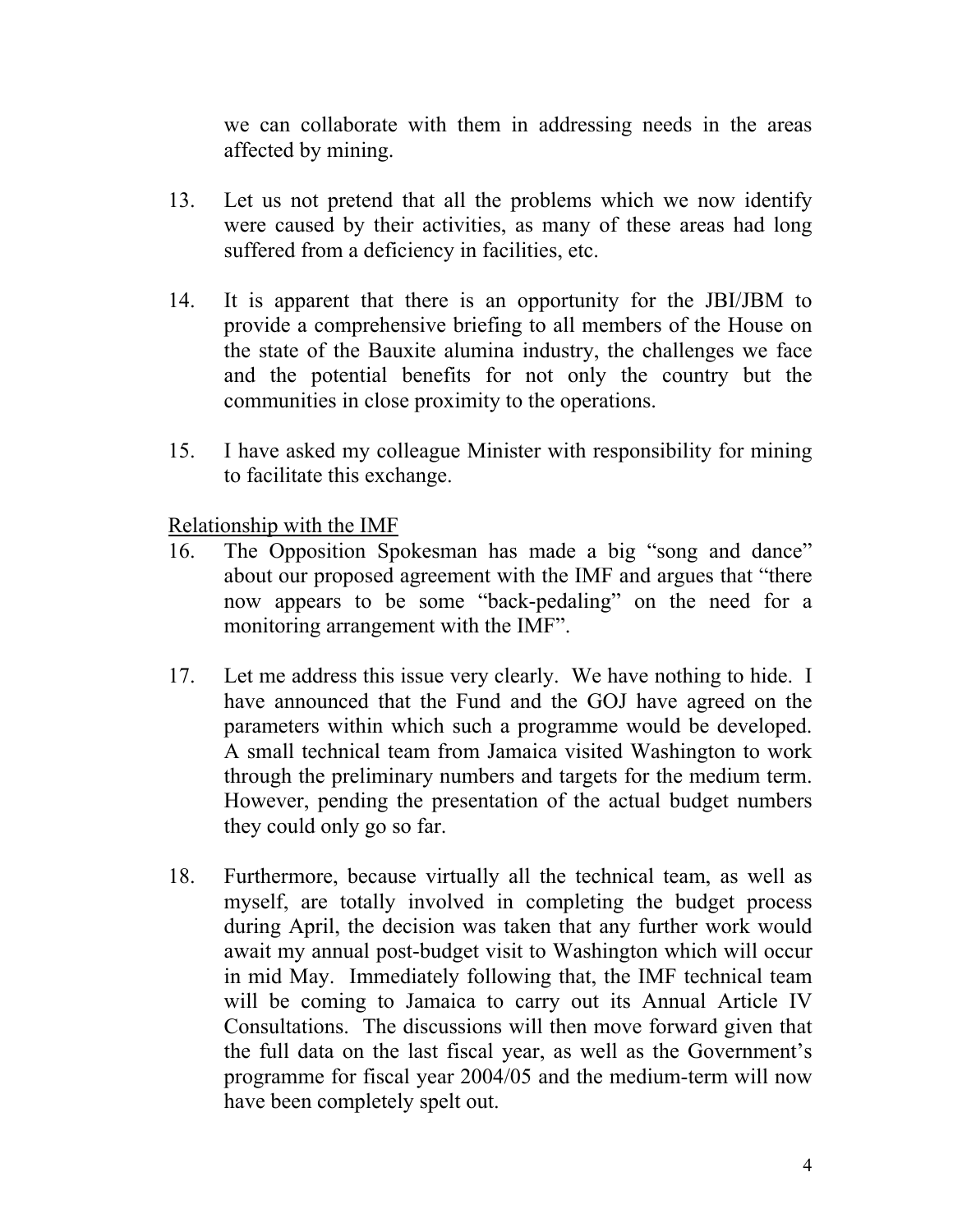19. It should be clear to one and all that the better than expected out turn in terms of the fiscal, among other targets, would have improved Jamaica's bargaining position in terms of the structure of the programme to be monitored by the IMF Board. Simply put, there is an agreed phasing of our discussions to which both parties are committed.

GDP Measurement

- 20. During his presentation in discussing the attainment of the fiscal, the Opposition Spokesman departed from his prepared text to make the assertion that our attainment of the fiscal deficit target (5.8% of GDP) was facilitated by us inflating the GDP figures for fiscal year 2003/04.
- 21. In other words, by increasing the size of the denominator, the clear implication is that the deficit was artificially compressed. I took the unusual step of interrupting his presentation to seek clarification but given that his further utterances did not assist, I committed myself to address the matter in my Closure.
- 22. Let me begin by making the point that Jamaica's data collection agency – STATIN – has a world-wide reputation of excellence and integrity. Neither political party, either in Government or in Opposition, has sought to question this integrity. Even if any member of the political directorate were so inclined, the professionals at STATIN defend their independence with great zeal.
- 23. The GDP figures are the exclusive responsibility of STATIN. In fact, I do not know the out turn for the fiscal year either in terms of real growth or nominal GDP until a few days before my presentation. Therefore, I wish for the public to understand that there has never been and there is no question of political interference in those matters.
- 24. Question therefore, what is the basis of the Opposition Spokesman's charge? I would prefer to believe that it a lack of understanding of the way in which nominal GDP is calculated. The size of the GDP is a reflection of the level of economic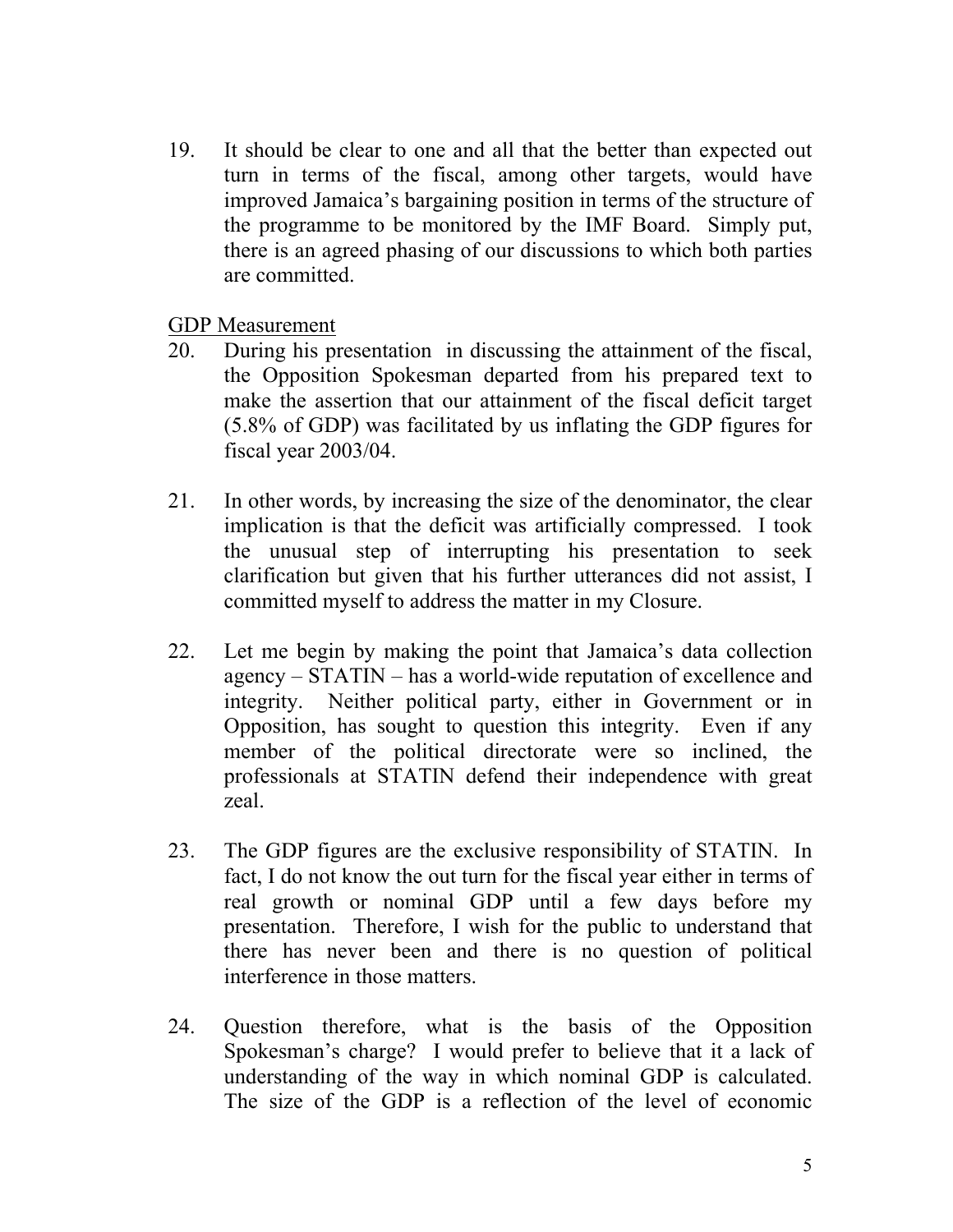activity in the country within any specified period. By definition, since that activity has a value in current terms, the GDP in current or nominal terms must reflect inflation and hence nominal GDP, **ceteris paribus**, in a year with increased inflation, will grow more quickly than in a year when inflation is low.

- 25. There are well-established statistical techniques for correcting the impact of inflation. They use a "deflator" which then reflects the GDP in constant terms. But the nominal GDP does reflect the actual value of our economic activity in current dollar terms for any specified period. There can be no other way around it. The debt is calculated in nominal terms, expenditure is stated in nominal terms; the deficit is stated in nominal terms and hence all comparisons are made, based on current dollars.
- 26. The Opposition Spokesman asserts that "the GDP was recently inflated by 15% and this is another reason why his fiscal target looked so attractive". A question which arises, is that increase in nominal GDP unusual? The answer is a resounding "no". It may be useful to point out to the Opposition Spokesman that in 1983 nominal GDP increased by 19.2%, compared to the previous year. In 1984 by 34.8%, in 1985 24.7% , in 1986 by 22.4% and I could give more examples.
- 27. Is it that we have such difficulty in accepting a positive result like meeting the deficit target and have to put a negative spin on it. That is one explanation. The other is that the Opposition Spokesman just did not understand. Whatever the explanation, let us move on.

Energy Issues

- 28. In his presentation, the Opposition Spokesman spoke about the need to look at options other than a tax on fuel including producing ethanol, developing more wind turbine and mini hydro projects, etc.
- 29. The Administration support all those initiatives. In fact, we go further in that the SCJ is examining investment in some cogeneration projects which could reduce dependence on imported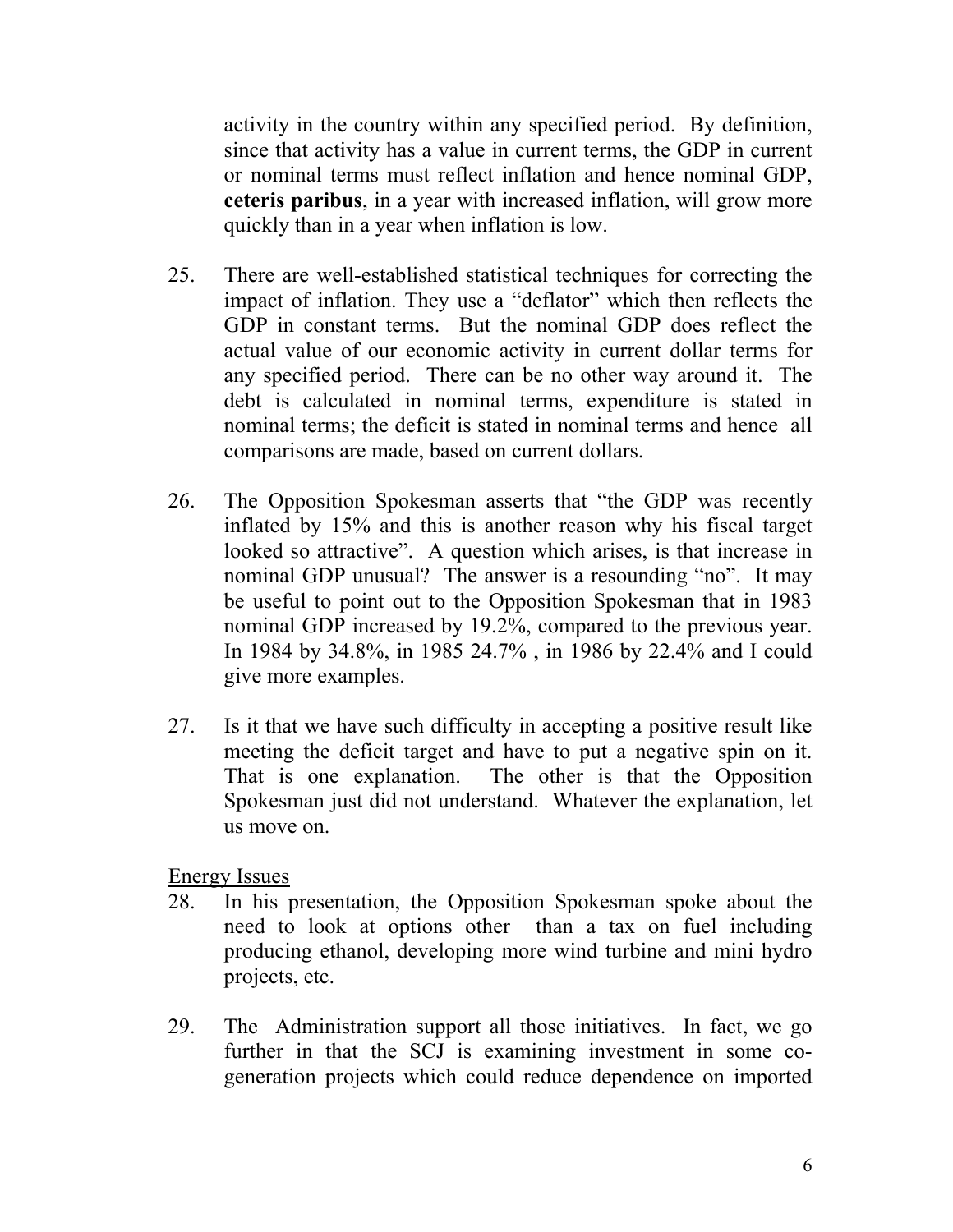oil and boost revenues for the company but the reality is that, that will take us only so far.

30. The plain fact is that for the medium-term, Jamaica will be dependent on imported fuel. We need to take a national more mature view on the pricing of this scarce imported commodity and again I am calling for a Joint Parliamentary Group to examine this issue and take the politics out of the policies.

Expenditure on Education

- 31. All three Opposition Spokesmen blasted the Government for supposedly reneging from the commitment to allocate a certain minimum percentage of the expenditure to education. The issue was first raised during the Standing Finance Committee and I indicated that the agreement which had been hammered out in Parliament was deficient in terms of not being specific enough.
- 32. I posed the question as total expenditure includes, as we all know, a large chunk of debt servicing. In fact debt servicing accounts for \$228B of the total of \$328B.
- 33. In that debt servicing figure, several of the loans being repaid are directly related to education. Hence, in the external debt payments over \$835M (principal plus interest) is related to debts incurred for projects in education. Similarly, in the domestic debt servicing over \$4.8B is related to payments for educational projects. Therefore, in summary, debt servicing for educational projects account for \$5.7B.
- 34. The question which I posed then and I pose again should not this figure be added to the amount which appears under the Ministry of Education? If this were so done, the total expenditure on education would be \$35.9B which would be approximately 11% of the budget.
- 35. The Prime Minister has already spoken to the issue that it is not simply more money and that is a point which we all comprehend. But in terms of the charge of a betrayal of an agreement, let us first clarify exactly what we meant in this agreement.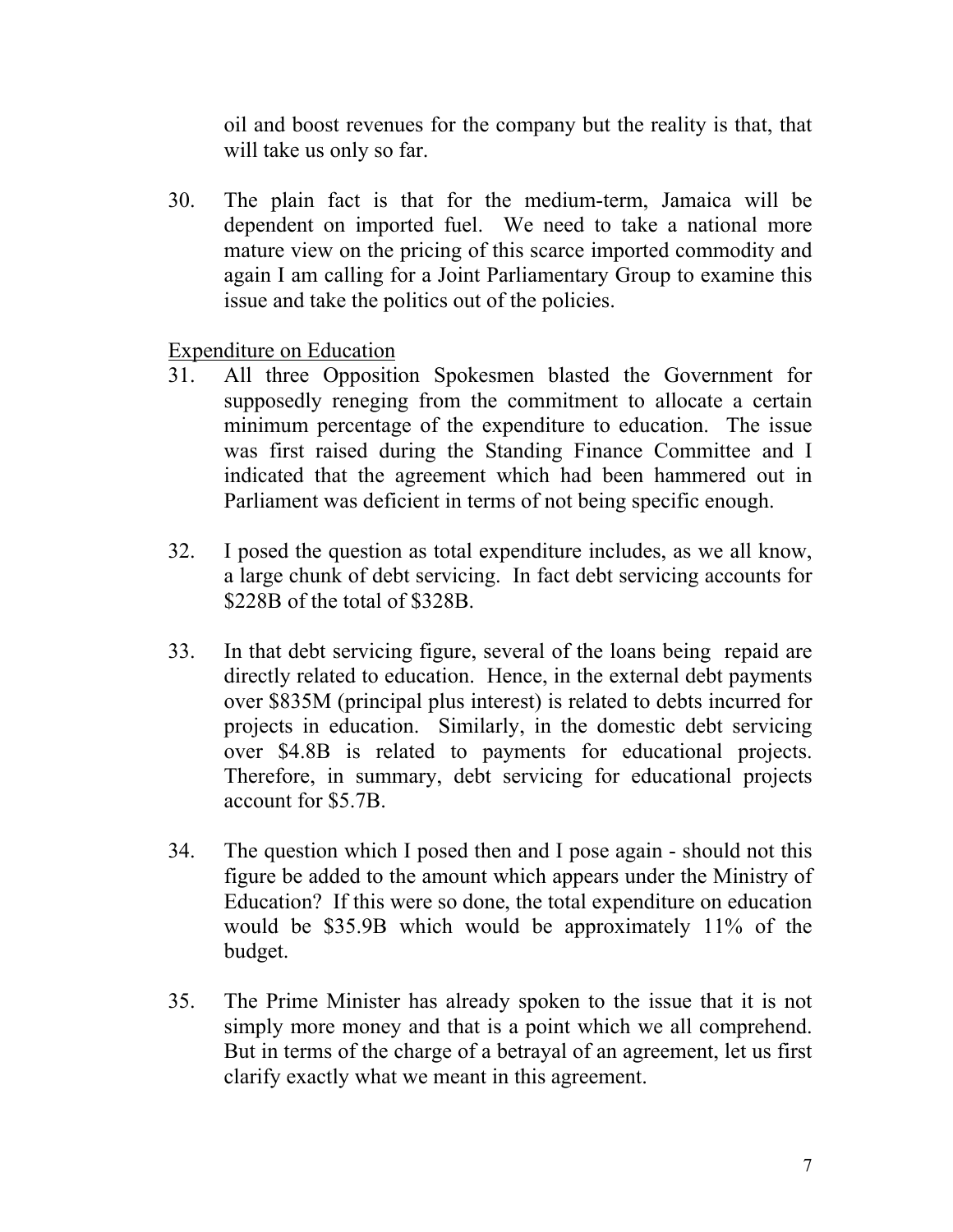#### Productivity Changes

- 36. I now turn to an issue raised by the Leader of the Opposition in his presentation, the extent to which Jamaica had lost competitiveness worldwide and regionally. He cited various studies to support his point.
- 37. Let me address the issues directly but begin by noting that there is often a tendency for us in Jamaica to point to a loss in competitiveness in a manner of "Lawd we dead now". But nobody poses the question if we have lost competitiveness in 'X' why will we be better in 'Y'?
- 38. The second point which we need to realize is that the whole nature of the Jamaican economy has been radically changed over the last 30 years. Simply put the service sector now dominates the economy accounting for over two-thirds of GDP. Yet we still persist as if we were back in the days when output was bauxite, alumina, sugar and bananas. How many people would argue that our tourism product is inferior to that of Barbados or the Bahamas. How many people would argue that our entertainment services were inferior
- 39. I am not for one moment writing off the traditional sector, but there is a need for us to come into this new century and realize that whilst we wish to maintain a multi-sector economy, services will be the main driving force for the future.
- 40. Nonetheless, I want to address specifically the issue of productivity even in the traditional sectors and I will select two, bauxite/ alumina and Sugar.
- 41. In both areas, the fact is that we had lost competitiveness compared to other producers. But we have not stood still, and we have not accepted that the situation was beyond redemption.

Productivity in Bauxite Alumina

42. In 1998 it took an average of 1.7 man hours to produce a tonne of alumina. In 2003 the figure had dropped to 1.28 man hours a decrease of 24.7%. That is improved productivity.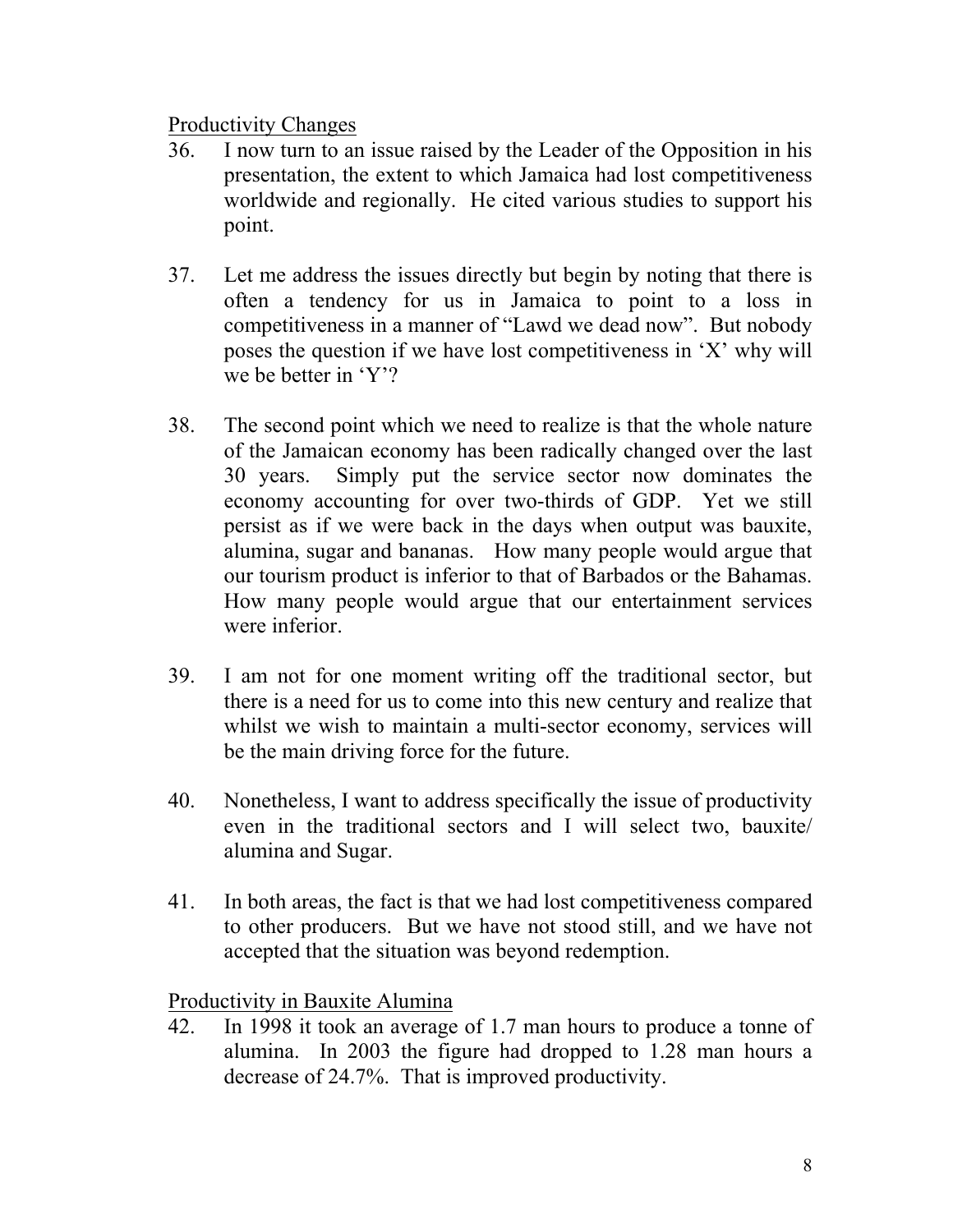- 43. That is the national average, but the plant with the highest level productivity moved from 1.7 man hours per tonne in 1998 to .96 man hours 2003 and expects to move to .8 man hours per tonne in 2004.
- 44. But increased productivity comes not only from improved labour productivity, but also in how you utilize resources. When our alumina plants were designed, oil was so cheap that it made no economic sense to conserve. Our last plant was based on oil at US(\$)1.50 per barrel.
- 45. Increased oil prices have forced improvements. In the case of the least energy efficiency operation, oil consumption has declined from 3.6 barrels to produce a tonne of alumina to 2.85 barrels.
- 46. In the case of the most energy efficient, they have reduced their consumption from 2.10 barrels to 1.74 barrels to produce a tonne of alumina.
- 47. Let me turn to another old industry which through Government's intervention has started significant recovery – the sugar industry.
- 48. As an aside, for those who had proclaimed its death, please note the intention of Worthy Park to invest in a rum distillery. Rum can only be made from sugar cane.
- 49. Let us look at some of the data from SCJ which has just surpassed its production level of last year with several weeks to go in the crop. In terms of tonnes of sugar produced per factory employee, at Bernard Lodge the figure has moved from 72.9 in 2002 to 80 in 2004. At Monymusk it has moved from 71.8 for 2002 to 113 in 2004. In terms of tonnes of sugar produced per hectare , at Frome the figure has moved from 5.92 in 2002 to 6.48 for 2004. At Bernard Lodge it has moved from 4.67 in 2002 to 5.47 in 2004.
- 50. The Monymusk figure has moved from 4.17 tonnes of sugar per hectare to 6.27 in 2004.
- 51. We can provide you with more data along the same lines. The basic point which I wish to make is that rather than us looking at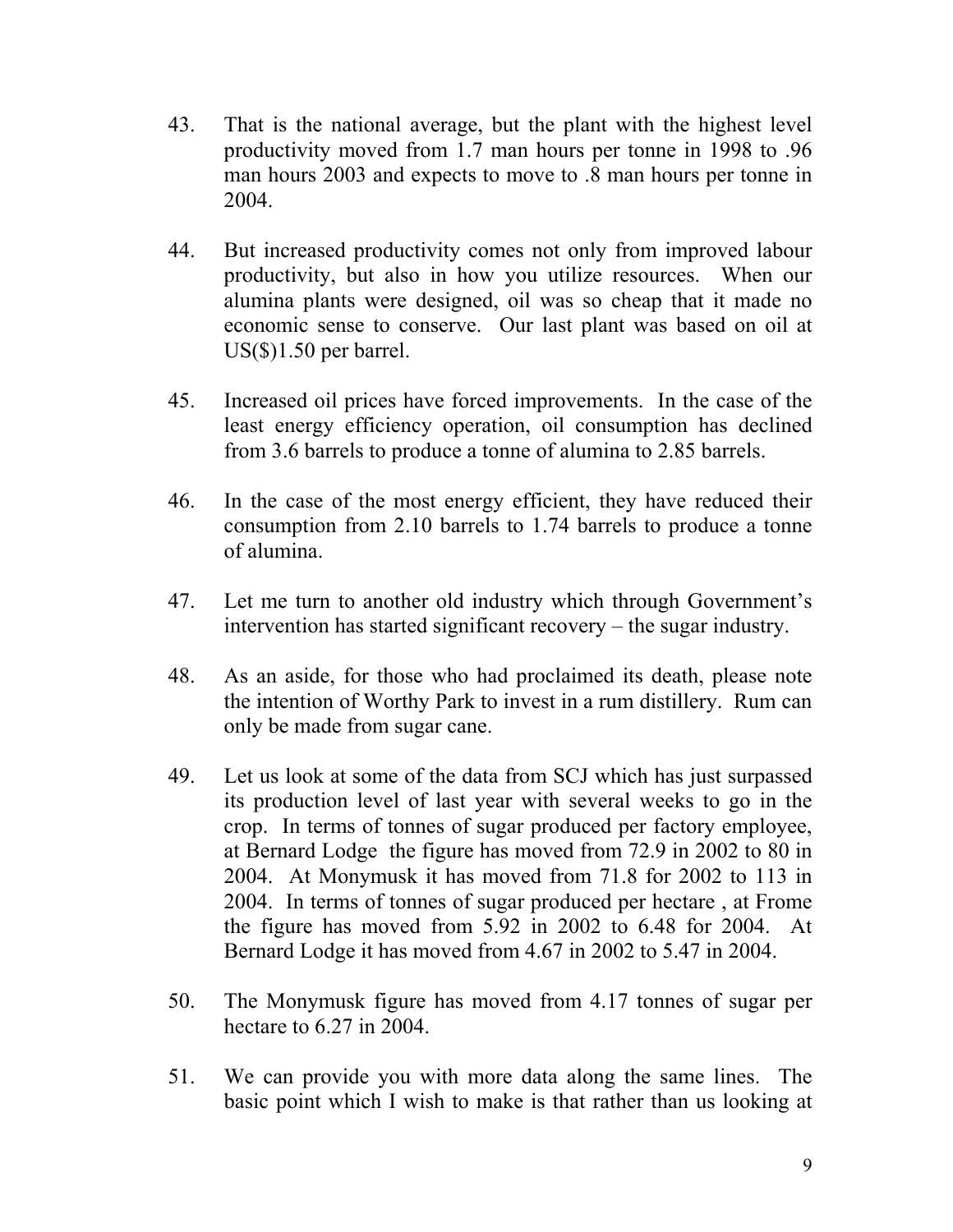global figures and lamenting our inability to compete, each factory, each plant, each sector must begin by examining where we are presently and realistically planning ways to increase output, increase productivity and to lower unit cost.

52. There are too many simply gifted in explaining what is wrong and why we cannot compete. There are too few who simply see greater output as a challenge, have rolled up their sleeves and begin to demonstrate that we can meet the challenge.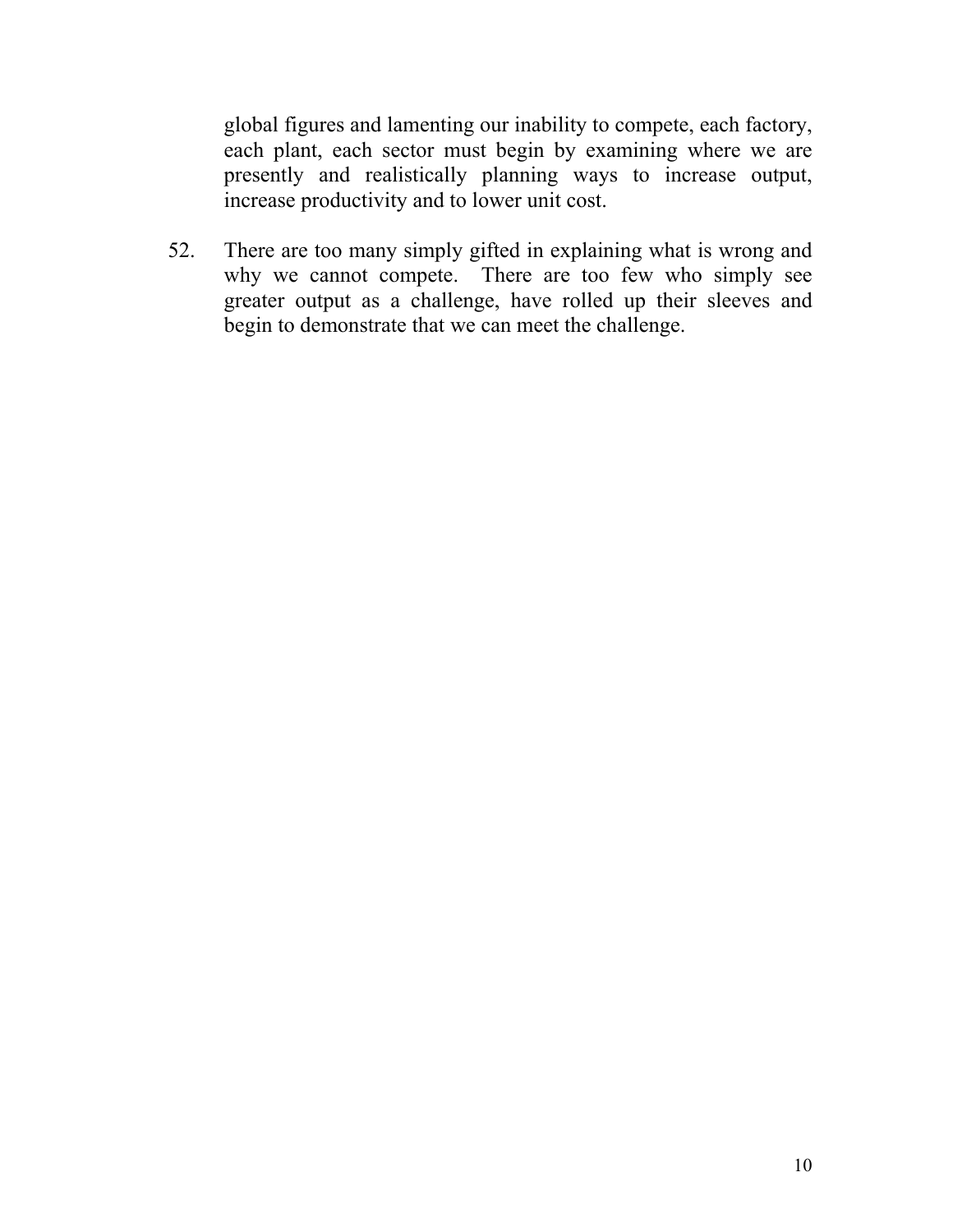# **C: ALTERNATIVE BUDGET**

1. The Opposition Spokesman on Finance in critiquing the estimates has pointed to several priority areas which he has allocated additional funds.

| (a) The fire services        | \$637M  |
|------------------------------|---------|
| $(b)$ PIDP                   | \$170M  |
| (c)Infirmaries               | \$100M  |
| (d) Education                | \$2.6B  |
| (e) Health                   | \$1B    |
| (f) National Security        | \$600M  |
| (g) Industry $&$ Tourism     | \$400M  |
| (h) Dedicated Bauxite Fund - | \$500M  |
| (i) Agriculture              | \$200M  |
|                              | \$6.247 |

- 2. A total of \$6.247 Billion in additional expenditure.
- 3. To be fair to him he is not suggesting that we increase the estimates tabled to the full amount, as he has identified several areas of "savings" which would finance his additional expenditure.
- 4. Major source of financing would be \$4B from reducing average interest rates by 1%.
- 5. Mergers and rationalization e.g. NIBJ/DBJ \$1B.
- 6. Further divestment of assets an additional \$1B.
- 7. The total of these initiatives is \$7B leaving, as he claims, a "surplus" for other areas which need some topping up.
- 8. The arithmetic is correct but very little else. It is imperative that these populist assertions be dissected and shown for what they are. Let us begin with the interest rate savings.
- 9. How did the Opposition Spokesman come to his figure of \$4B from a reduction of 1% on the average interest rate? He didn't say. However, I believe that he used the total domestic debt of just over \$400B and hence a 1% reduction would, superficially, mean a \$4B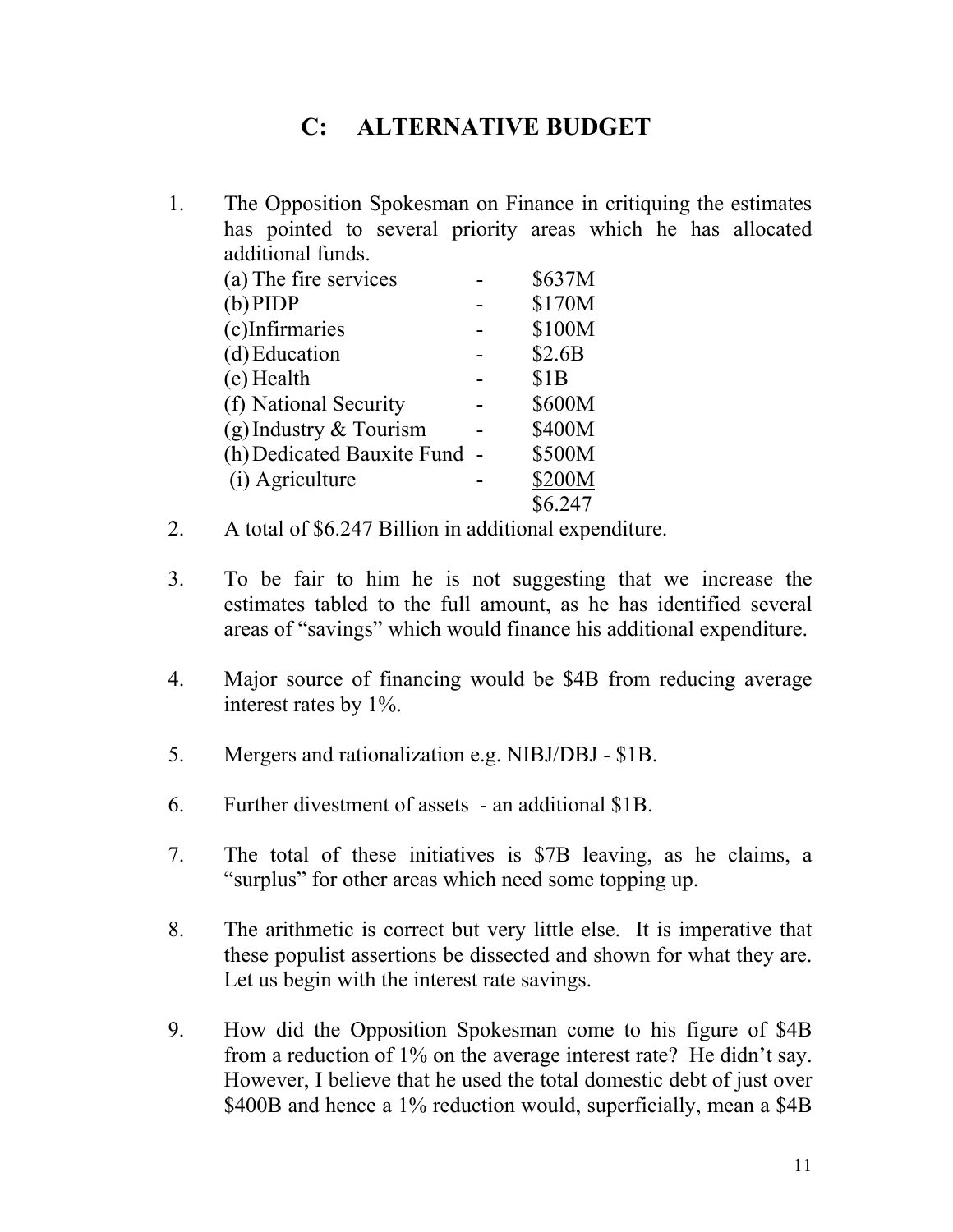saving. Unfortunately, the issue is a little more complex than this. Please follow carefully.

- 10. To begin, 60% of the current stock of domestic debt has a fixed interest rate. Therefore any adjustment will have to apply to the other 40%. Let us now turn to that 40% of the domestic debt, with variable interest rates.
- 11. Interest payments are spread through the year and the stocks are repriced either quarterly or semi-annually. Hence, any rate adjustment will impact on only approximately \$84B of the domestic debt. The 1% reduction, if it can be attained, would mean savings of approximately \$835M, maximum.
- 12. New debt to be issued is projected at \$122B and this we could argue that this would be affected by this "hoped for" reduction in rates. However, only about two-thirds of this will have any impact in 04/05 and hence a 1% reduction in rates will generate savings of approximately \$400M.
- 13. At best therefore, this reduction which is proposed by the Opposition Spokesman would yield approximately \$1.2B, if it is possible - not \$4B as he asserts and for which he has clear-cut expenditure plans.
- 14. If the Spokesman's projections/calculations are unrealistic, as I have just shown, consider the pipe dream of the Leader of the Opposition, who speaks of a possible reduction of 5% on Government domestic bond offers which could yield \$22B in one year – thus wiping out the fiscal deficit.
- 15. Whilst these are technical issues, it is important that the public understands that these reductions which are so loosely referred to are simply not feasible. Furthermore, it would be unwise for any Government to proceed to commit itself to additional expenditure to be funded on possible savings from interest rates – that is spent and then hope for the best.
- 16. What happens if, per chance, due to shocks domestic or external, interest rates move in the opposite direction? How would we then compensate for expenditure already undertaken?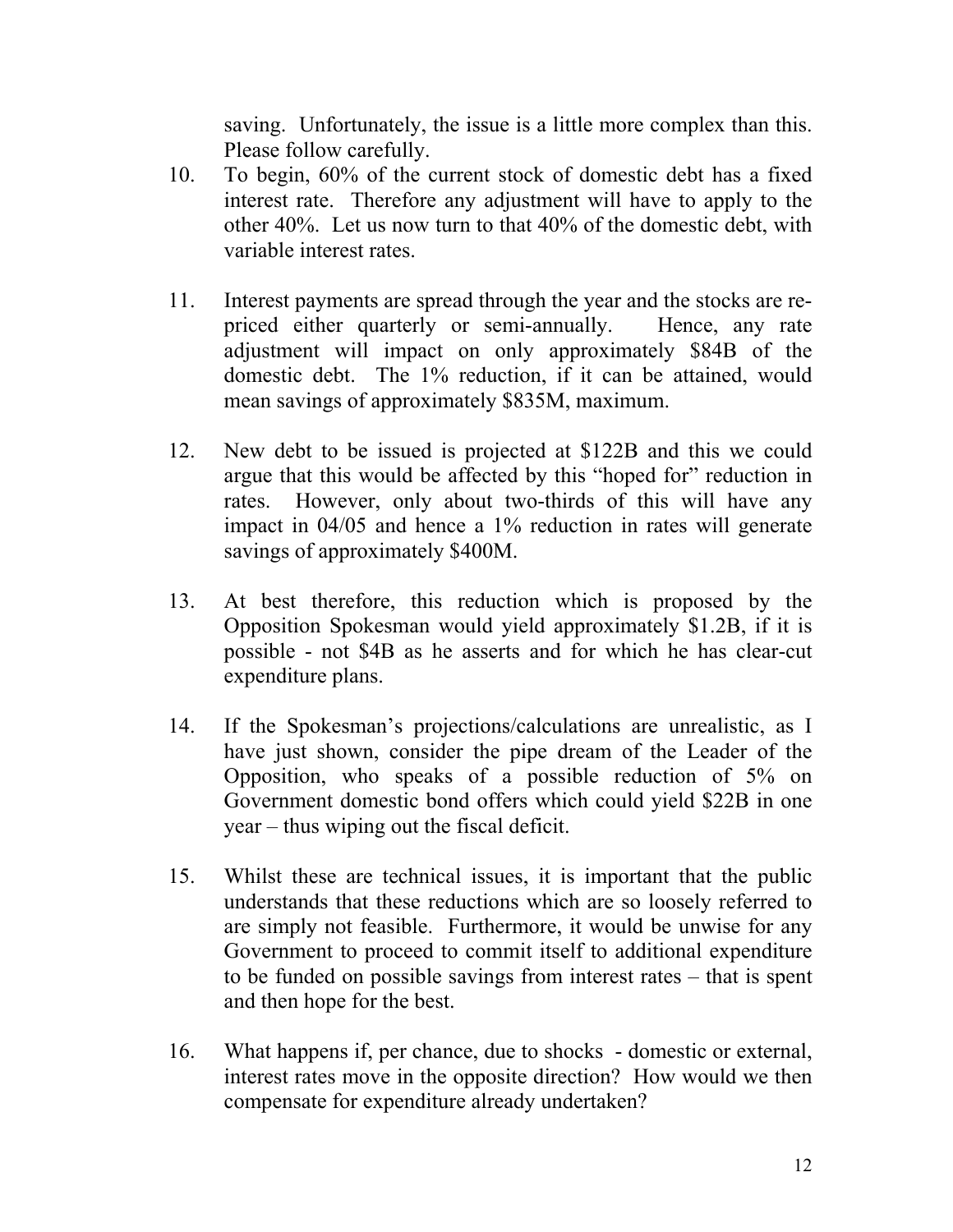- 17. Simply put, Mr Speaker, we have projected interest expenditure assuming a most aggressive reduction in interest rates. This interest rate assumption does not stand in isolation. It is consistent with all the other aspects of the macro-economic programme.
- 18. We cannot simply assume an average reduction of 1% and proceed to spend in advance. Furthermore, the \$4 B savings, is as I have shown, simply not possible – much less the \$22B suggested by the Leader of the Opposition.

#### Merger of DBJ/NIBJ

- 19. Let me say something about the intended merger of these institutions. The fact is that the previous merger - of the former ACB and NDB - was quickly effected because the institutions were very similar except for areas of focus. In this case, there is a difference in that NIBJ has significant equity stakes in a range of companies unlike the DBJ which is essentially a bank with a loan portfolio.
- 20. As such the analysis has demonstrated that, prior to effecting the merger, it is important that the various investments held by NIBJ be reviewed, so as not to affect the balance sheet of the DBJ which, as is generally accepted, is in excellent financial state. Put another way, there is need for us to separate those investments which have not been profitable prior to proceeding with the merger of the two institutions. The timetable is that this will be done during this fiscal year.
- 21. However, even when the merger takes place, gains will be in terms of increased efficiency levels and greater focus in terms of developmental initiatives. The total administrative budget for both institutions amounted to \$......... last year, hence there are no significant savings to be reaped from this merger.

Divestment Proceeds

22. A third area identified to fund the expanded budget as proposed by the Opposition Spokesman is "further divestments" yielding an additional \$1B.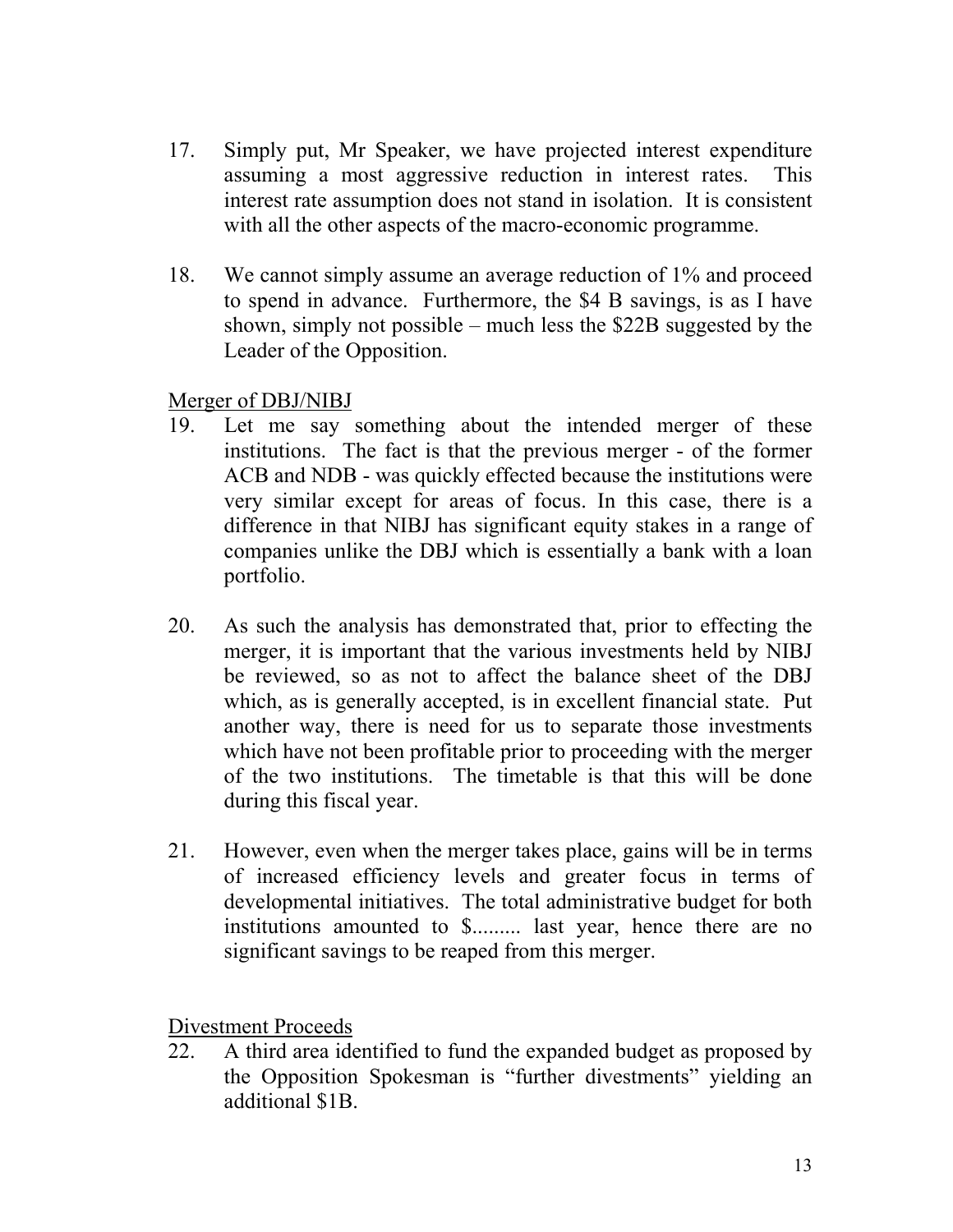- 23. The proposal re increased divestment which, to be fair emanates not just from the Opposition Spokesman, is sometimes based in ignorance. During the last fiscal year, the Government divested various assets to the tune of \$6.9B. This included sale of receivables from AIC, Sale of LOJ shares, sale of RJR shares, receipts from the sale of non-performing loans.
- 24. The truth is that this amount was far in excess of that which had been projected. For 04/05 it is projected that we will receive \$1.9B from similar divestments.
- 25. Members of this House should be assured that if it is at all possible to do better we will, but we cannot begin to spend money before it has been earned.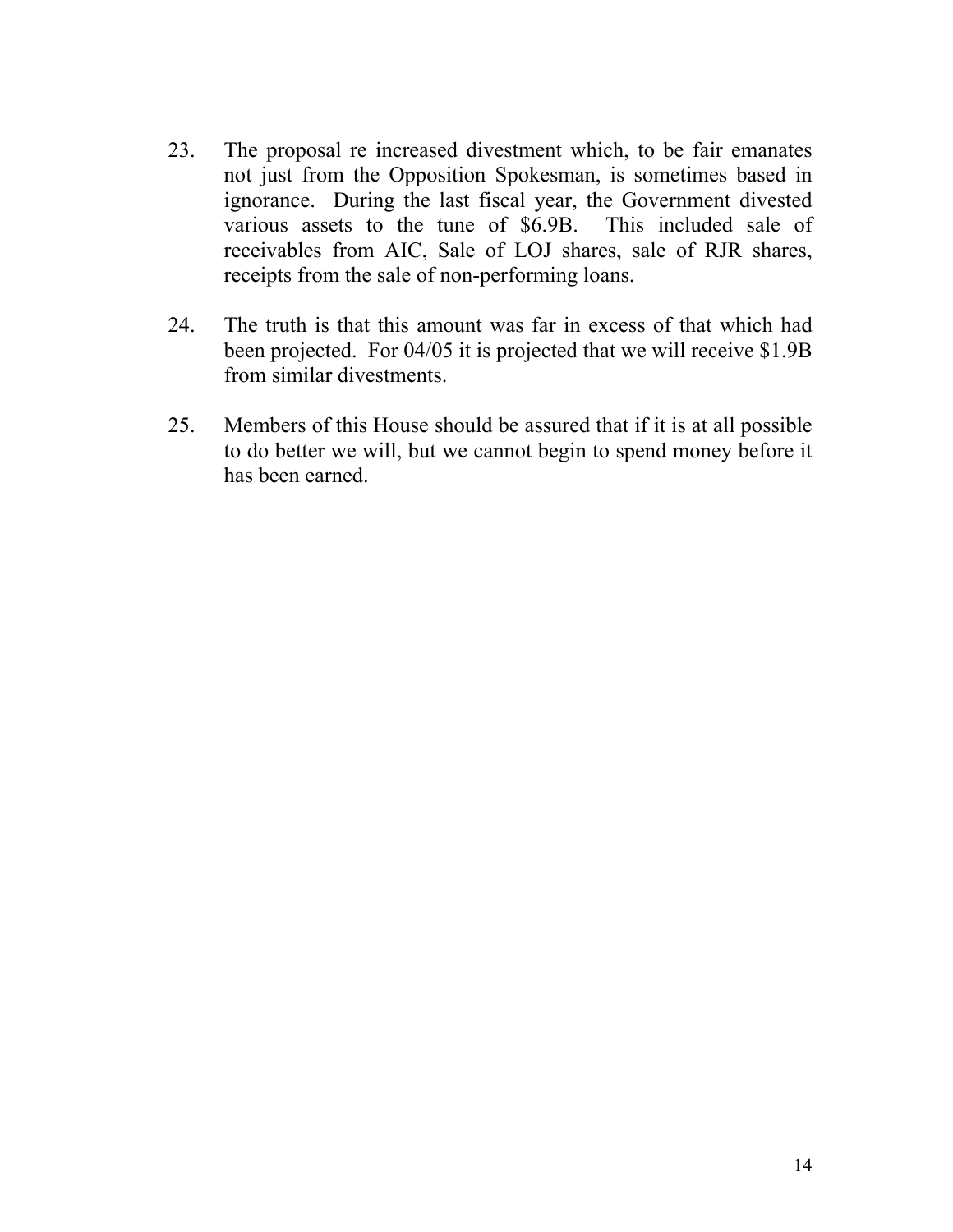## **D: FIXED EXCHANGE RATE**

- 1. A major point of discussion in this budget debate has been the proposal by the Leader of the Opposition that Jamaica should return to a fixed exchange rate system. That is there should be a fixed relationship between the value of the J\$ and the US\$. It was a subject to which he dedicated a great part of his presentation.
- 2. In response to some of my initial comments following his presentation, the Leader of the Opposition suggested that I needed a refresher course and that I needed to take a break from politics to review recent developments in the area. More of that anon.
- 3. The issue is so important that I believe that it deserves serious treatment and I wish to start by indicating that the debate about the most appropriate exchange system for any given country is not new, nor is it an end in itself, even despite the build up given to it by the Leader of the Opposition. Any exchange rate system is established to accomplish certain macro-economic objectives. What are these objectives?
- 4. I do not believe that any group of reasonable persons whether within this House or outside would have difficulty in identifying a set of objectives around which we could unite. The trick is whether or not they can be simultaneously achieved and if so, over what period.
- 5. This list of objectives would include (a) stable predictable foreign exchange rate system (b) low levels of inflation
	- (c) adequate foreign reserves to deal with the consequences of shocks domestic and external
	- (d) low interest rates
	- (e) growth
	- (f) expanded employment opportunities
- 6. The Leader of the Opposition cites various sources including some local academics in support of his argument. But one difficulty I face with his reasoning is that many of his references are dated with most of his data sets ending in mid 90's and in certain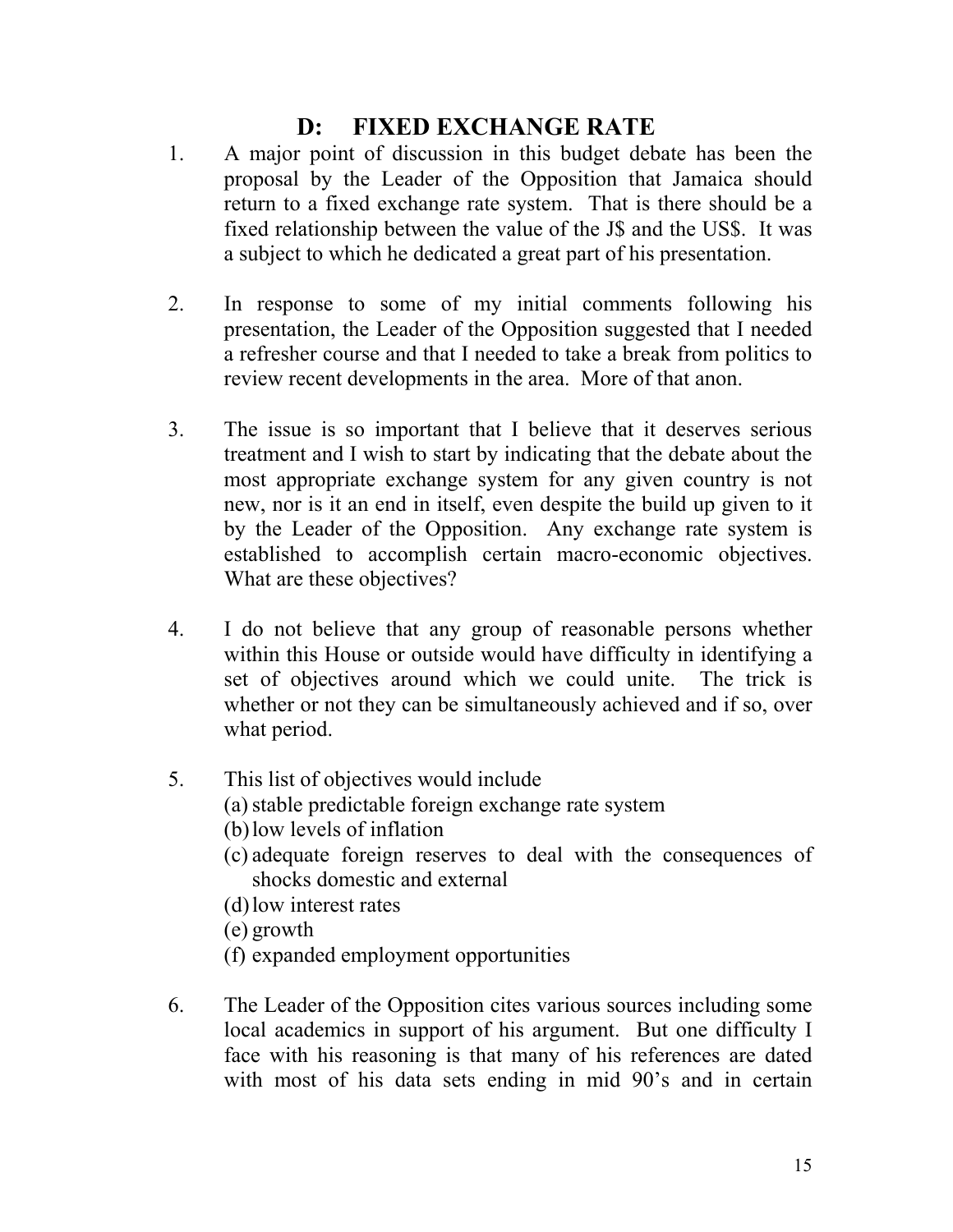instances up to 2000. One is left to wonder at this arbitrary cut-off point.

7. However, another difficulty with the discussion is that in certain instances the pursuit of the "fresh wind" leads the Leader of the Opposition into flights of fantasy. In making reference to the decision of his Administration in the late 1980's to artificially fix the exchange rate he states -

> "The lesson to be learnt, is the magically motivating dynamic force which a fixed exchange rate holds in the market" (page 47). (My emphasis)

- 8. This dramatic language would seem to move this matter into the realm of magic rather than where it should remain rooted - in hard analysis.
- 9. Another difficulty we face with the Leader of the Opposition's presentation was a seemingly inherent contradiction between his advocacy of the fixed exchange rate juxtaposed with his demand that the market should play the dominant role.
- 10. On page 53 he proclaims "remove man from the centre of the equation and let market forces operate".
- 11. I believe every one in this House was puzzled when that position was juxtaposed with "we must decide on the system we want to regulate the rate of exchange, then fix it and live with it as long as we can maintain its value (if possible, til God comes); if not, at least until two-thirds of the members in each House of Parliament make a change as should be provided by a system of law replacing the choice of man" (page 55).
- 12. So here we have a situation of an appeal to the "magical motivating dynamic force", an exhortation to let the market forces run but at the same time a fixing of the rate and maintaining the established value, "if possible until God comes."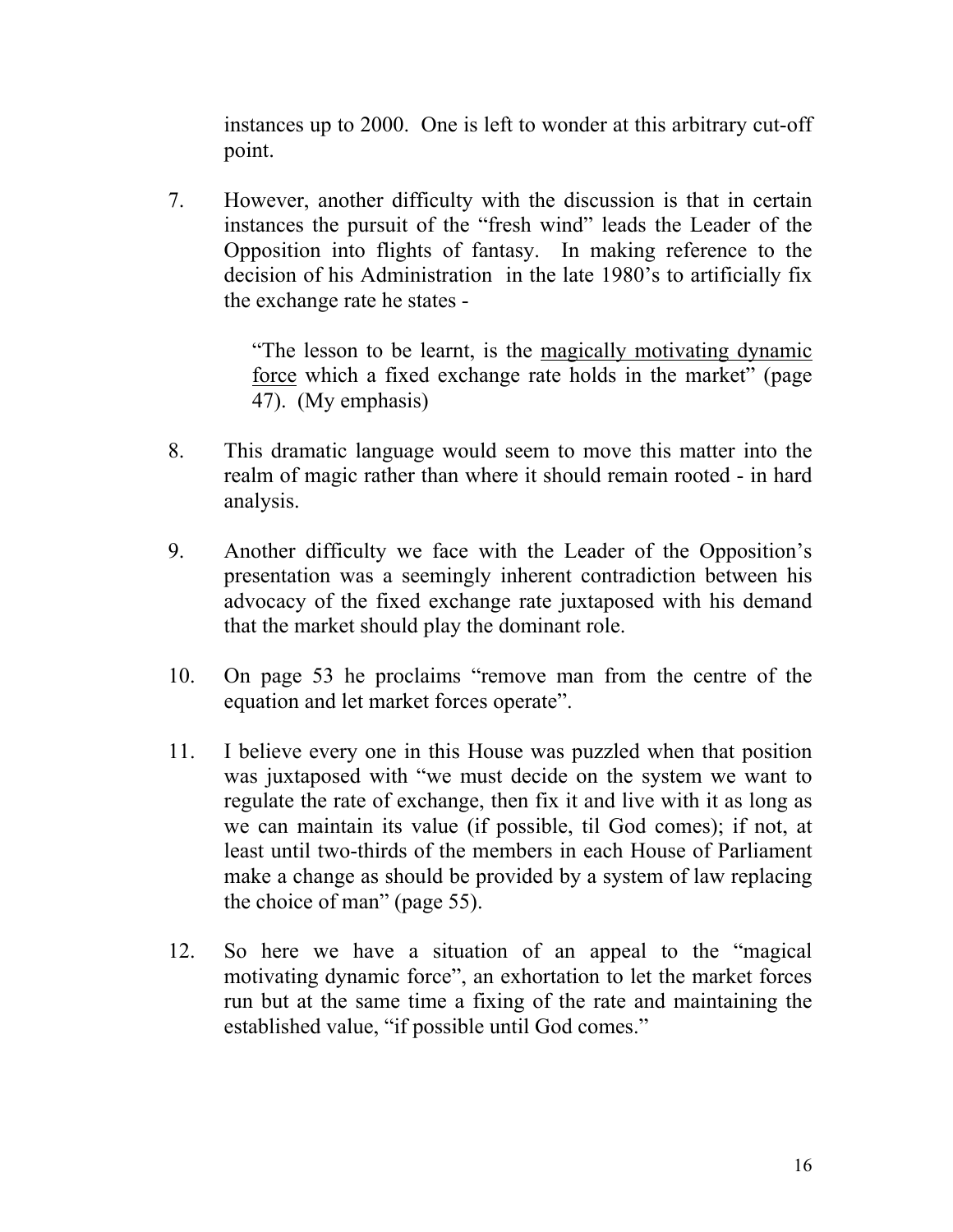13. Let us step back for a moment from this celestial reasoning and look at two of the examples quoted by the Leader of the Opposition – Argentina and Jamaica.

Argentina

- 14. Table 12 of the Leader of the Opposition's booklet provides data on the performance of the Argentina economy and a whole range of variables prior to and post fixing of the rate between the peso and the dollar on April 1, 1991. What is fascinating is that table 12 stops in the year 2000.
- 15. In this era of internet, it is impossible to believe that the Leader of the Opposition did not, and does not, have access to data for the period subsequent. Every one knows or assumes that he is up to date and is fully aware of what is happening not only in Jamaica but elsewhere. I certainly did, and I still do.
- 16. It is a fact that prior to 1991 Argentina suffered from hyper inflation which resulted in interest rates of the order so graphically outlined by the Leader of the Opposition in his presentation.
- 17. It is a fact that subsequent to the fixing of the relationship between the peso and the dollar – fixed by law - inflation was brought under control, the economy grew, interest rates declined and foreign investments increased.
- 18. But that is not the end of the story nor did Argentina cease to exist in 2000. One may have been tempted in that period to sing in glorious praise of the "magical motivating dynamic force which a fixed exchange rate holds in the market".
- 19. The fact is that, that fixed rate, backed by legislation, locked Argentina into certain structural deficiencies which could not be adjusted in the face of the fixed exchange rate.
- 20. Were Argentina an isolated island living on its own, then that could have been addressed, but it was involved in a trading block, and it borders next door to Brazil which operates with a flexible exchange rate system. The result was that over time, even as various indicators showed the improvements cited by the Leader of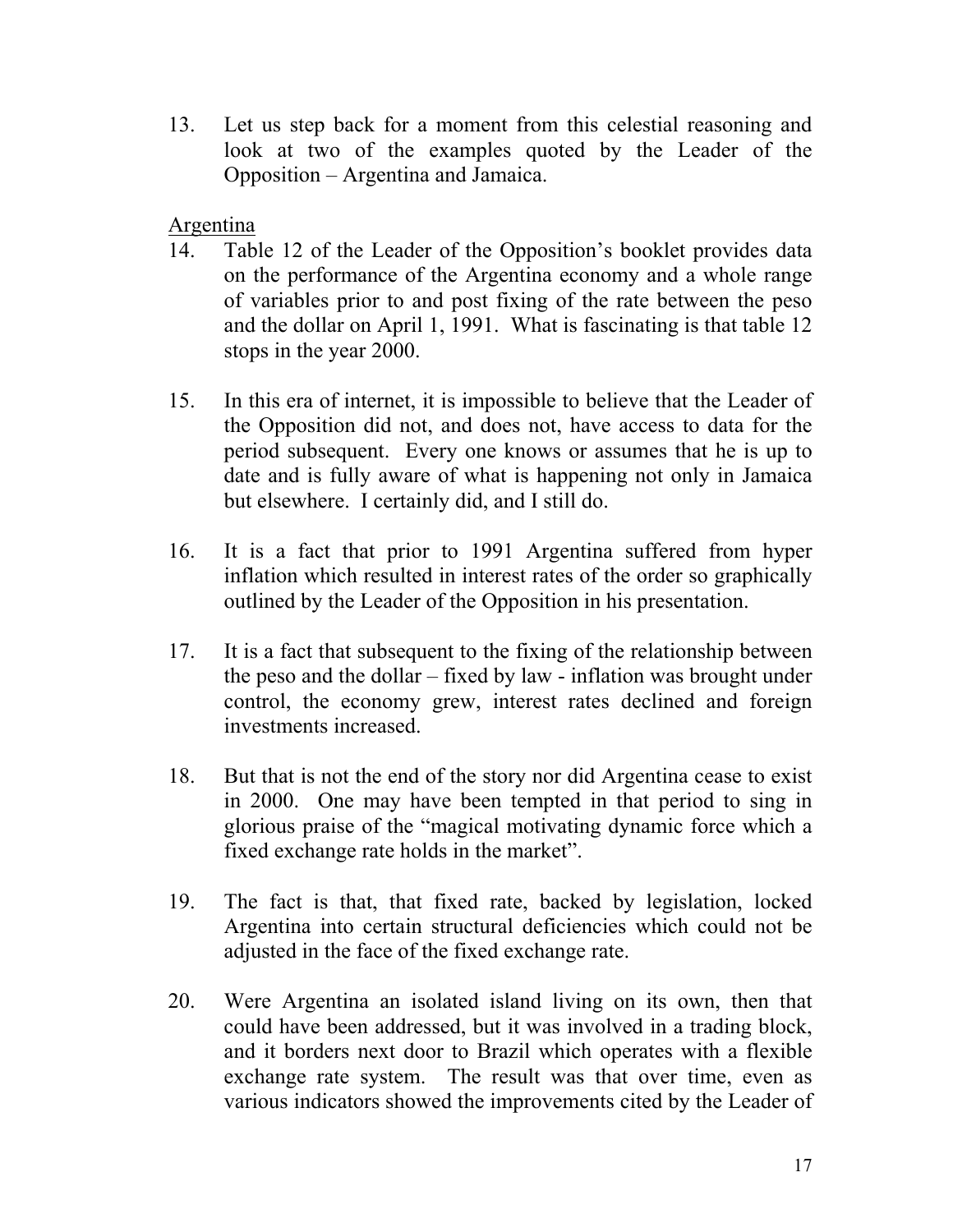the Opposition, it was becoming apparent that the Argentina dream was becoming a nightmare. Its productive sector was becoming increasingly uncompetitive.

- 21. I visited Argentina during the period being hailed by the Leader of the Opposition – a period when inflation was zero and I understood why. Prices were the highest I had seen anywhere they could be raised no higher. Even leather goods of equal quality could be purchased elsewhere more cheaply – in a country previously renowned for high quality, reasonably-priced leather goods.
- 22. One takes no pleasure in what eventually occurred with Argentina. It is an issue to which I have made reference on previous occasions. A problem in a small domestic bank escalated as the Central Bank, totally devoid of any flexibility in responding to problems in the financial sector, because of the iron-clad legislation fixing the rate between the peso and the dollar, was unable to intervene. The result was that there was widespread panic leading to a virtual collapse of the economy and the society.
- 23. Within a short period the country became virtually ungovernable with five Presidents and five Ministers of Finance being changed in a period of five months, November 2001 to April 2002.
- 24. The highly touted magical formula of the legislation on the fixed exchange rate was abandoned as quickly as it had been implemented. Even today, although there has been some recovery, the problems remain.
- 25. Argentina has reneged on its debt obligations and has offered its creditors a maximum repayment of 25 cents in the dollar. Many financial institutions with a long history of doing business in Argentina have simply cut their losses and left the country.
- 26. Argentina cannot afford to use its reserves to clear its payment arrears as to do so, they would be wiped out. However, until some accommodation is reached with its creditors, it is forced to live outside of the formal credit system.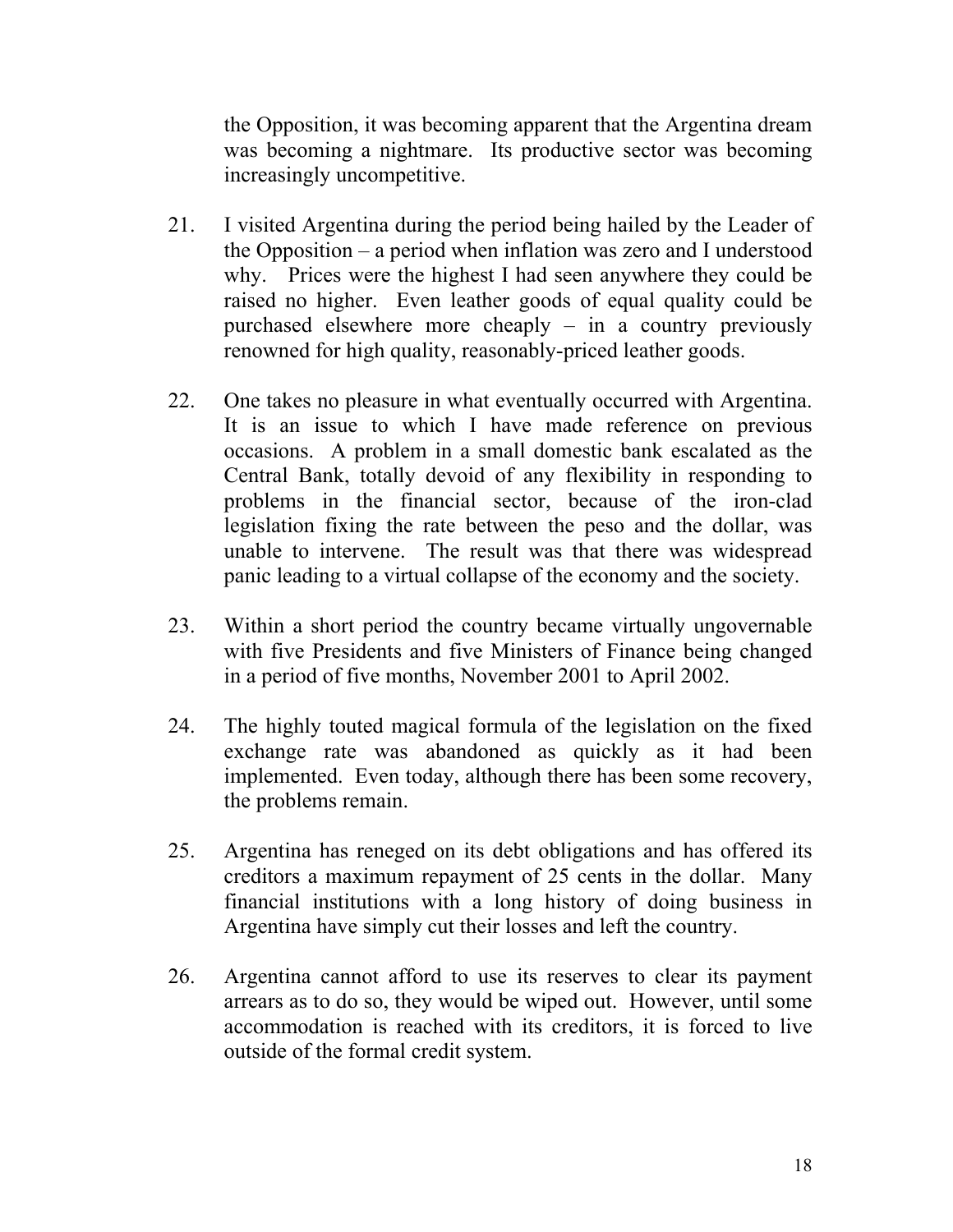27. There is much more which could be said about this example but that is enough for the first part of the "refresher course".

#### Jamaica

- 28. I now turn to the issue of another example of a fixed exchange rate system referred to by the Leader of the Opposition, that of Jamaica. In his presentation he cited his struggle with the IMF which in the mid 1980's was committed to devaluation as the principal macro-economic tool.
- 29. He indicates that after a long struggle in which he "stood firm" the then Managing Director of the Fund agreed with his decision to peg the rate of exchange at J\$5.50 to the US\$. He neglects to mention that this decision occurred only after the then Opposition held an all night vigil demanding that the exchange rate system be stabilized. But so be it. He may have forgotten, but we remember.
- 30. He then proclaims the "magical results" following the decision to fix the exchange rate.
- 31. History cannot be rewritten in such an arbitrary manner. It is true that the fixed exchange rate brought about increased stability. But it is also true that this rate, whilst fixed, was relevant for a decreasing percentage of the economy. The two major import houses at that time were taken out of the official foreign exchange market and their obligations were settled outside of normal operations. Even for those who participated, settlement of obligations was "when funds were available".
- 32. Everyone knew that virtually every business and every individual had funds stashed away which they used to keep operations going, to be replenished whenever the Bank of Jamaica was able to provide them with some of the resources they had paid for months before.
- 33. It later became known that the Bank of Jamaica, itself, in order to prop up this artificially fixed rate, was purchasing dollars on the black market. Therefore, let no one be fooled about this "magically motivating dynamic force" which a fixed exchange rate holds in the market.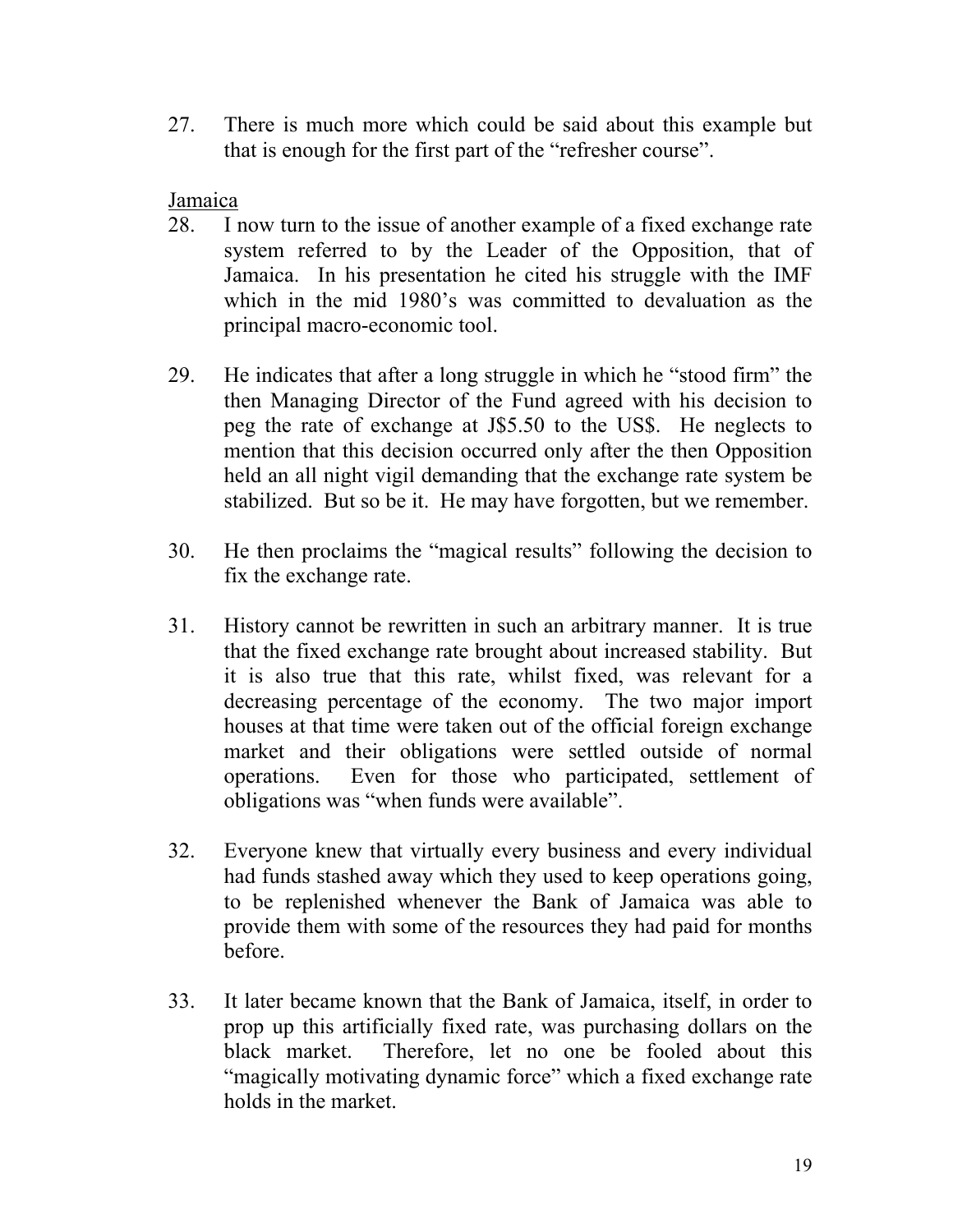- 34. Like any other magical trick, once you get behind the smoke and mirrors – reality is different.
- 35. In looking at the issue clinically, the obvious reality is that any policy decision is that there are pros and cons.
- 36. The fixed exchange rate system, assuming that the fundamentals are right and the rate can be maintained, does provide all participants with a greater level of certainty and stability.
- 37. It also tempers inflation in that, **ceteris paribus,** a fixed rate will ensure that imported inflation will be the same level of that of your major trading partners and hence there is greater predictability in making long-term commitments.
- 38. However, there are costs and a critical one relates to the removal of flexibility to respond to domestic and external shocks.
- 39. The Argentine example demonstrates the potential negative consequences if the Central Bank is unable to respond to difficulties within the domestic financial sector. Consider the calamity if the BOJ had not been able to provide funding for distressed institutions during the period of turmoil in our financial sector.
- 40. I can hear those suggesting that this turmoil would not have occurred within the context of a fixed exchange regime. Argentina is the obvious response to any such assertions.
- 41. Consider also the difficulties in terms of the inflexibility of adjusting domestic costs as again the Argentine model demonstrated. It is a fact that the reduction in Jamaica's cost of production has been a critical factor in influencing the investment decision of ALCOA.
- 42. But there are other issues. We have come a long way since the fixed rate system of the late 80's. At that stage our NIR stood at minus \$560 million. Now we are at \$1.6 billion positive. Many fundamental questions arise -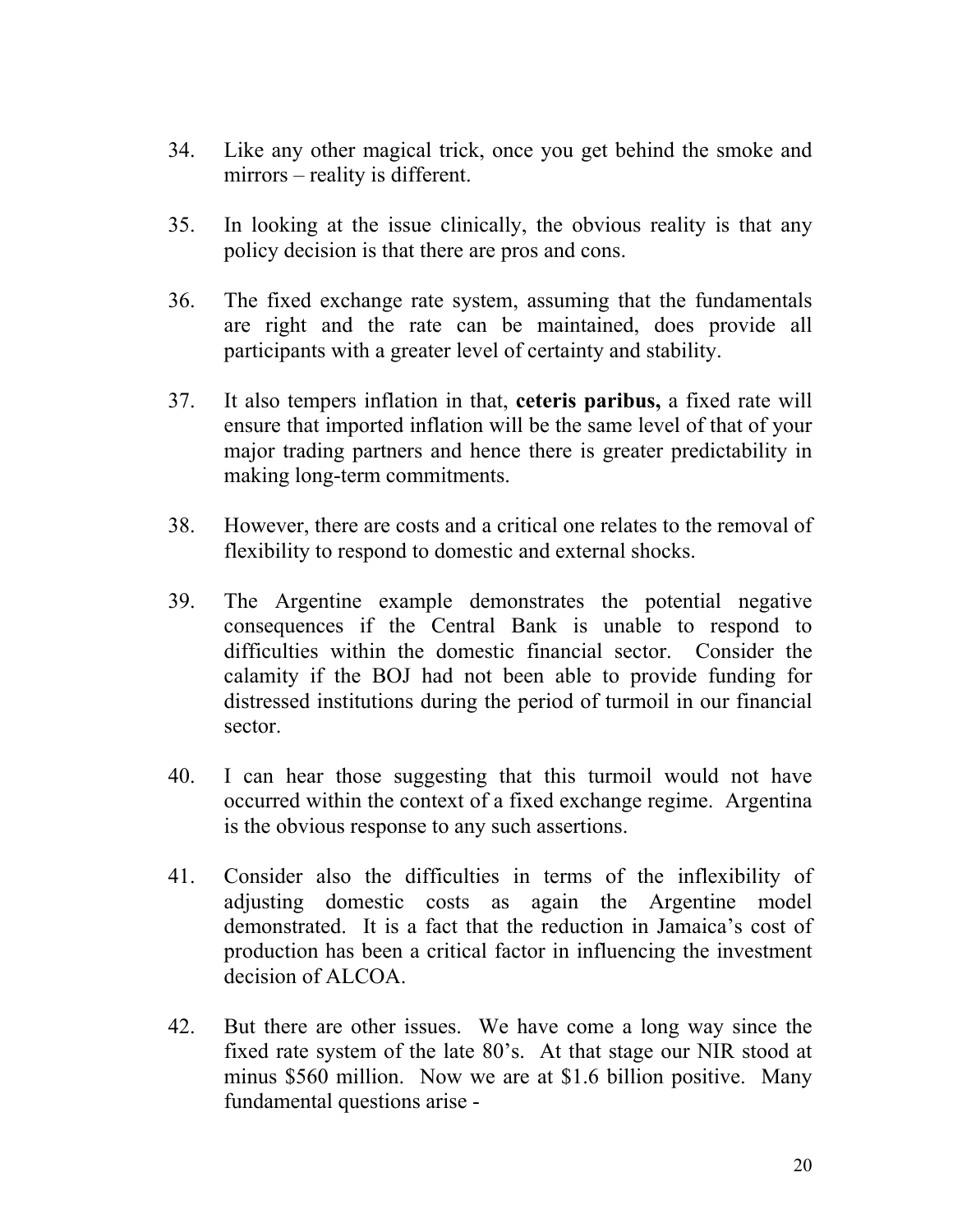(a) at what rate would we fix the exchange rate system?

- (b) How would the rate be changed if we so desired that is if we need to do so before God comes.
- 43. What of those who hold foreign exchange accounts both companies and individuals? Would capital controls be reintroduced?
- 44. The Leader of the Opposition failed to mention that all the Caribbean examples he cited had controls on capital flows in support of the fixed exchange rate system.
- 45. But although he would prefer that man remains out of these decisions, how often would a re-assessment take place and how could we determine how much of a re-adjustment was needed?
- 46. This proposal by the Leader of the Opposition is deserving of serious analysis but by offering it as a solution for all of our problems, he has done damage to his case. Can we forget that a few years ago the solution to all problems laid in the passage of the three bills? Where are the bills now? Have they been abandoned?
- 47. The reality is that decision making with regard to exchange rate systems has become more sophisticated. There is a whole generation of decision makers in both the public and the private sector who are far more exposed to information and data, not just on Jamaica but on all our trading partners. An arbitrary decision to re-introduce a fixed exchange rate system just will not wash.
- **48.** Quote Professor Jeffery Frankel of Kennedy School, at Harvard University. …… "The Argentine crisis of 2001 dealt a severe blow to the conventional view that a country that was willing to make a firm and sincere institutional commitment to a rigidly fixed exchange rate, as under a currency board, could hereby import credibility, and achieve convergence in price levels and interest rates. ……. The situation is far worse than the remarkable fact that a supposedly ironclad fix came undone in a short period of time. Argentina's 1999-2002 recession has been so severe as to fully reverse the very good income gains during the heyday of the currency board, 1991-1998".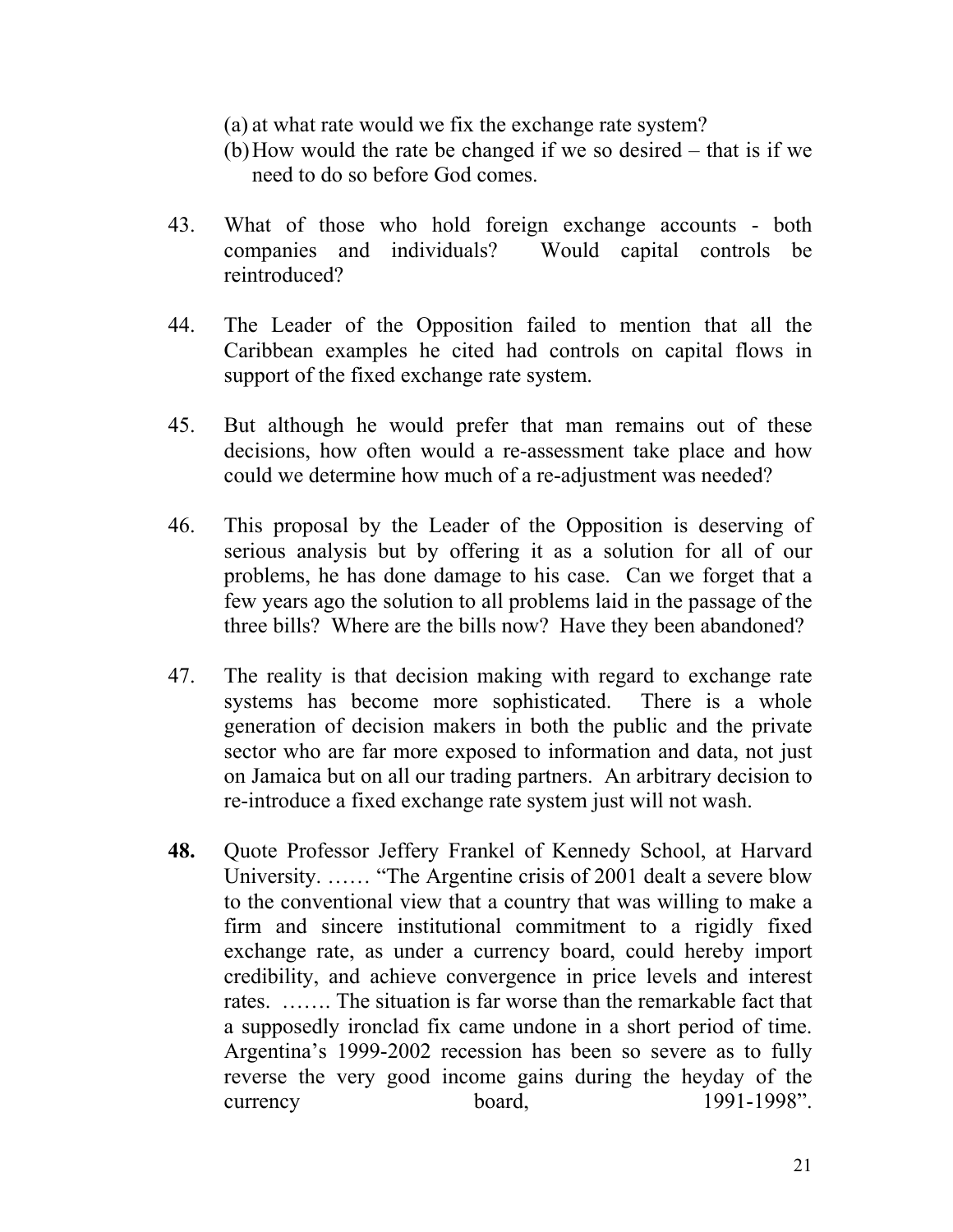#### **E: CONCLUSION**

- 1. As indicated in the Opening Presentation, this was a difficult Budget to craft – all ministries could do with more.
- 2. Opposition Spokesman quoted the Accountant General's comments – basic point being made - failure to adjust the level of expenditure consistent with resources.
- 3. Not just at the national level but within each ministry/department.
- 4. Have not sought to hide issues. There are significant challenges to be faced in 2004/2005.
- 5. However prospects are positive.
	- a) Domestic interest rates are coming down.
	- b) External fund rising signs are positive. A year ago no one would lend us. Now the cry is - rates are too high.
- 6. In the midst of present situation, despite the positive prospects there is a critical lesson: do not spend before you earn, do not spend before you save.
- 7. Even after savings are realized, important policy consideration balance between additional expenditure of paying down debt.
- 8. Apart from the concrete prospect projects on line, in the pipeline and being conceived, there is a new mood, a new attitude.
	- a) MOU
	- b) Decline in interest rates
	- c) Private sector initiative
- 9. Problem areas still remain. Inadequate skill levels, particularly amongst the young. Challenge to provide that group with remedial training. Challenge also to ensure present cohort in school graduate as skilled employable persons.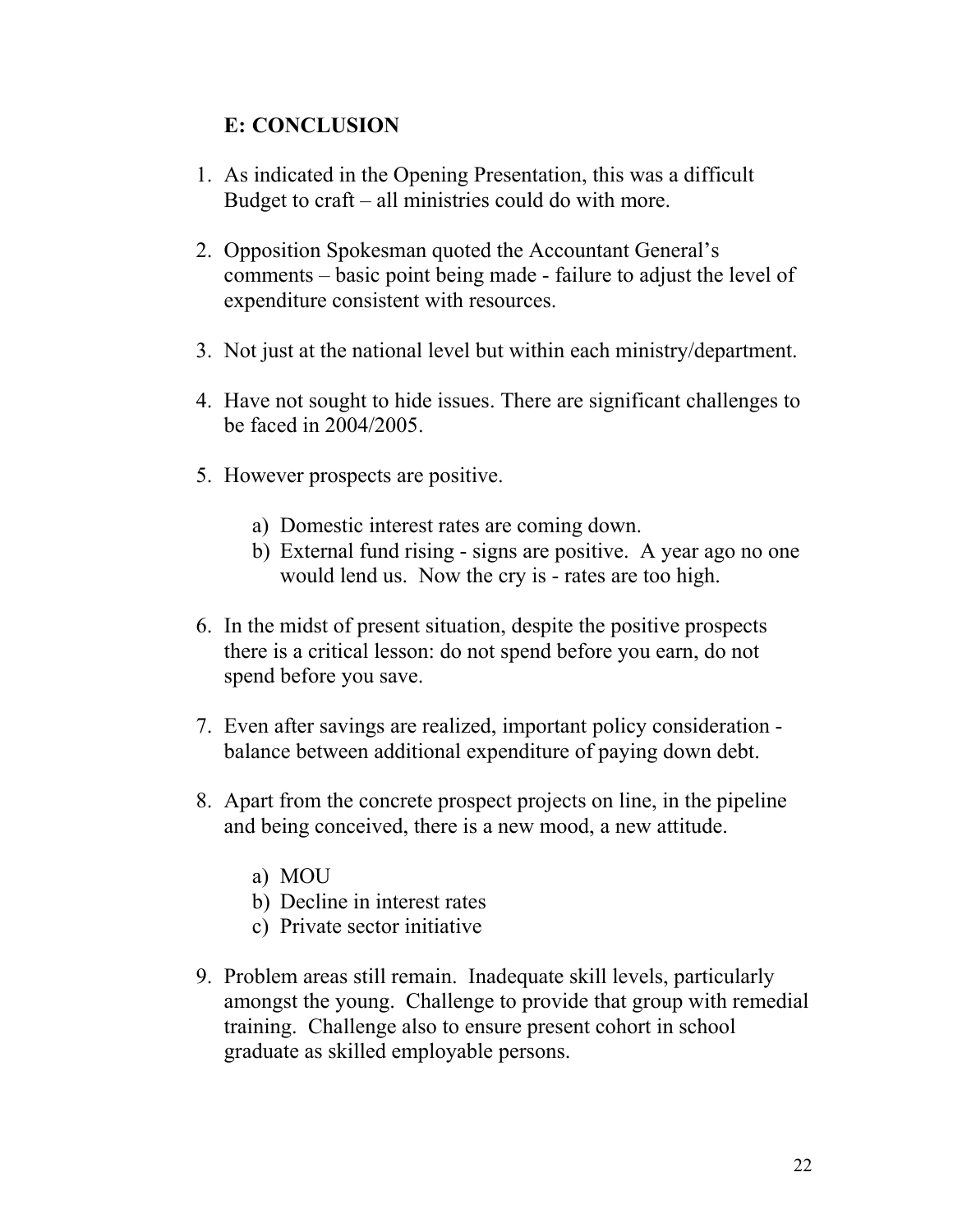- 10.In the midst of bright prospects, physical degradation in inner city areas and deep rural areas. These groups cannot be left behind. Need to focus on intervention.
- 11. But this Debate is about the fiscal budget. Hence always to be kept in mind is that our creditors will punish us for failure to continue to demonstrate fiscal discipline. Confidence level has increased. Recent debenture closed early as it was over subscribed.
- 12. External bonds which traded below par mainly because Jamaicans who purchased participation were taxed have moved above par. Issue was reopened yesterday and yielded an additional US\$125M.
- 13. We deliberately chose to reopen this issue as we had explicitly inserted a clause to make interest paid to Jamaican nationals taxable.
- 14. We have not claimed that everything is going right; we could not claim that everything is going right. Challenges remain but there is no one in this House who could have predicted the positive outcomes we are experiencing given the negative results we faced even six months ago.
- 15. No one could have predicted that we would have made the deficit target.
- 16. No one could have predicted that interest rates would have been at this stage. No one could have predicted a recovery in the level of confidence in our external bonds.
- 17. But this has not come about by chance. This has come about because of focused, dedicated, hard work. There are real prospects for expanding economic activity and employment - reason enough to continue on the path we have outlined. This is not the time for wild speculative policy shifts based on inadequate or out of date information. This is a time to address issues of problems using analysis rather than appeal to "magical" solutions.
- 18. The public response, both domestic and external, has been rewarding. The message is clear. There is increased confidence in